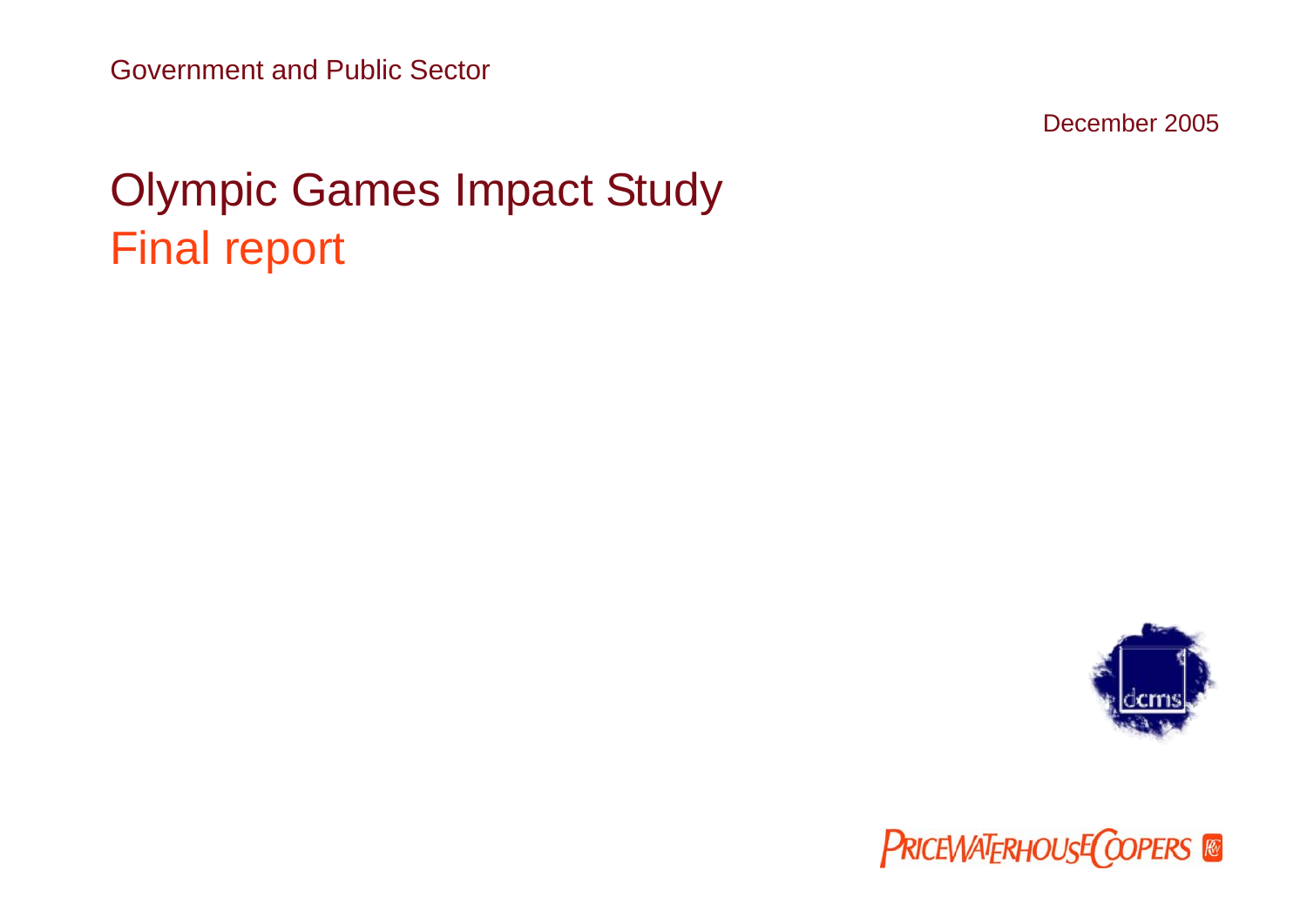# **Contents**

| <b>Section</b> | Page |
|----------------|------|
| Introduction   |      |
|                |      |
|                |      |
|                |      |
|                |      |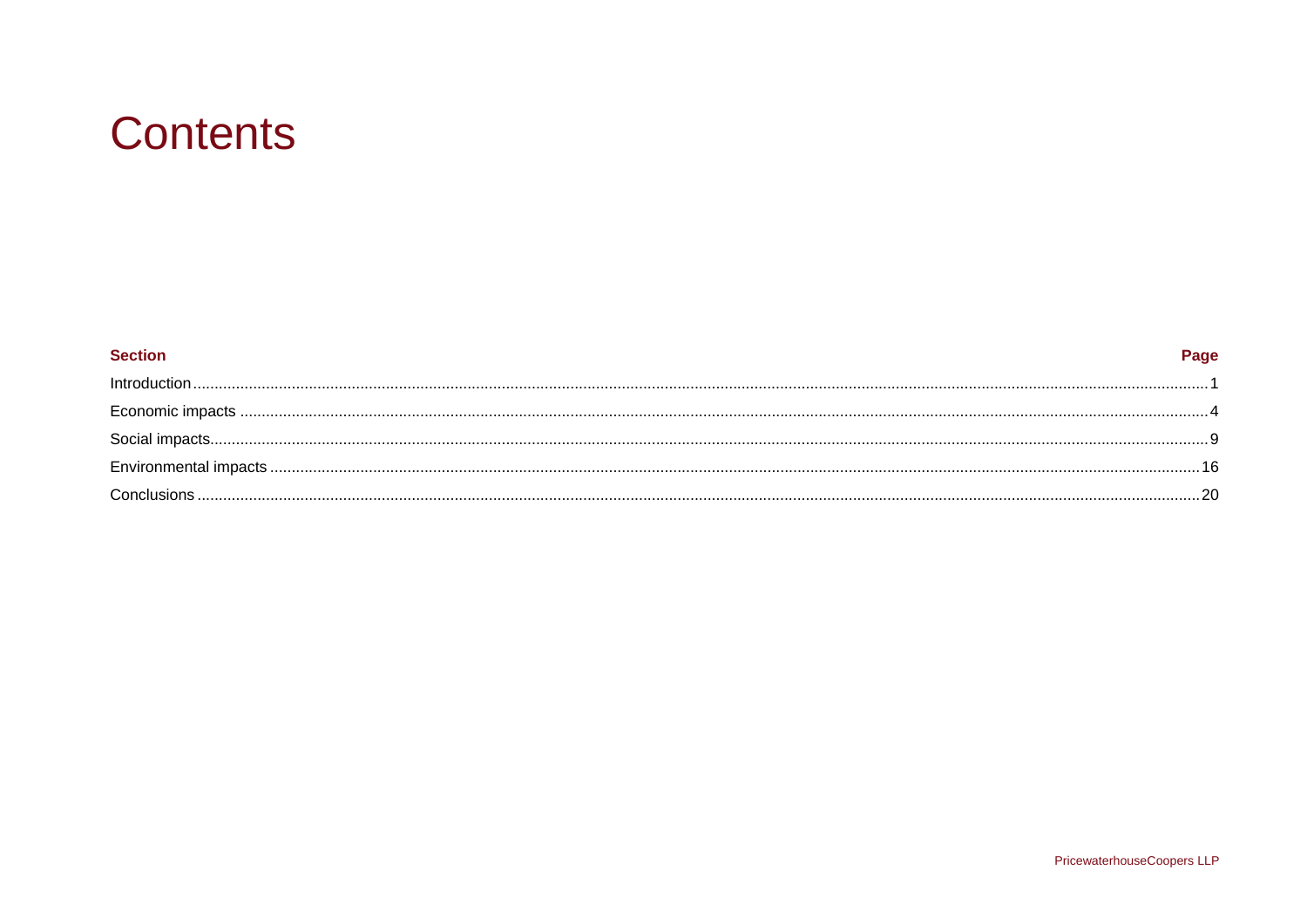# <span id="page-2-0"></span>**Introduction**

### **Background**

In May 2004, the International Olympic Committee (IOC) placed London on the shortlist of candidate cities to host the Olympic and Paralympic Games ('the Olympics') in 2012. London subsequently provided further information about its bid in response to the IOC's request and, in July 2005, the IOC announced that London's bid had been successful.

London's bid was being led by London 2012. A multi-agency stakeholder group comprising the British Olympic Association (BOA), Government (represented by the Department for Culture, Media & Sport (DCMS) and the Government Office for London (GoL)), the Greater London Authority (GLA) (including two 'London Family' bodies: the London Development Agency (LDA) and Transport for London (TfL)) and London 2012 set the overall vision and strategic direction for the bid.

Against this background, PricewaterhouseCoopers LLP (PwC) was commissioned by the DCMS, acting on behalf of the stakeholders, to undertake a multi-criteria analysis (MCA) as part of an Olympic Games Impact Study (OGIS) to assess the likely national, regional and local impacts of hosting the Olympics in London. The OGIS was expected to quantify as comprehensively, accurately and robustly as possible the net benefit streams that would arise from hosting the Olympics in 2012 in London based on a comparison of two scenarios: 'with' and 'without' the Olympics. It was also intended to inform the development of strategies to ensure that the full potential benefits of hosting the Olympics can potentially be realised and any

#### risks mitigated.

The OGIS was designed to generate some important benefits by:

- improving understanding of the potential benefits of hosting the Olympics in London in 2012;
- • providing (as far as possible) consistent data/information which can be used by the stakeholders to communicate the benefits of hosting the Olympics in London in 2012;
- • contributing to the development of a strategy/action plan for delivering the potential benefits of hosting the Olympics in London 2012; and
- • demonstrating to the IOC London's commitment to maximising the potentially beneficial impacts of hosting the Olympics in London 2012.

This report defines the scope of the potential impacts which have been considered as part of the OGIS and summarises the key results which have emerged from the studies undertaken to support the OGIS.

## **Potential impacts**

The OGIS has used the framework of sustainable development to structure the analysis. Thus, it has examined three categories of impacts: economic, social and environmental. Within this categorisation, the impacts have been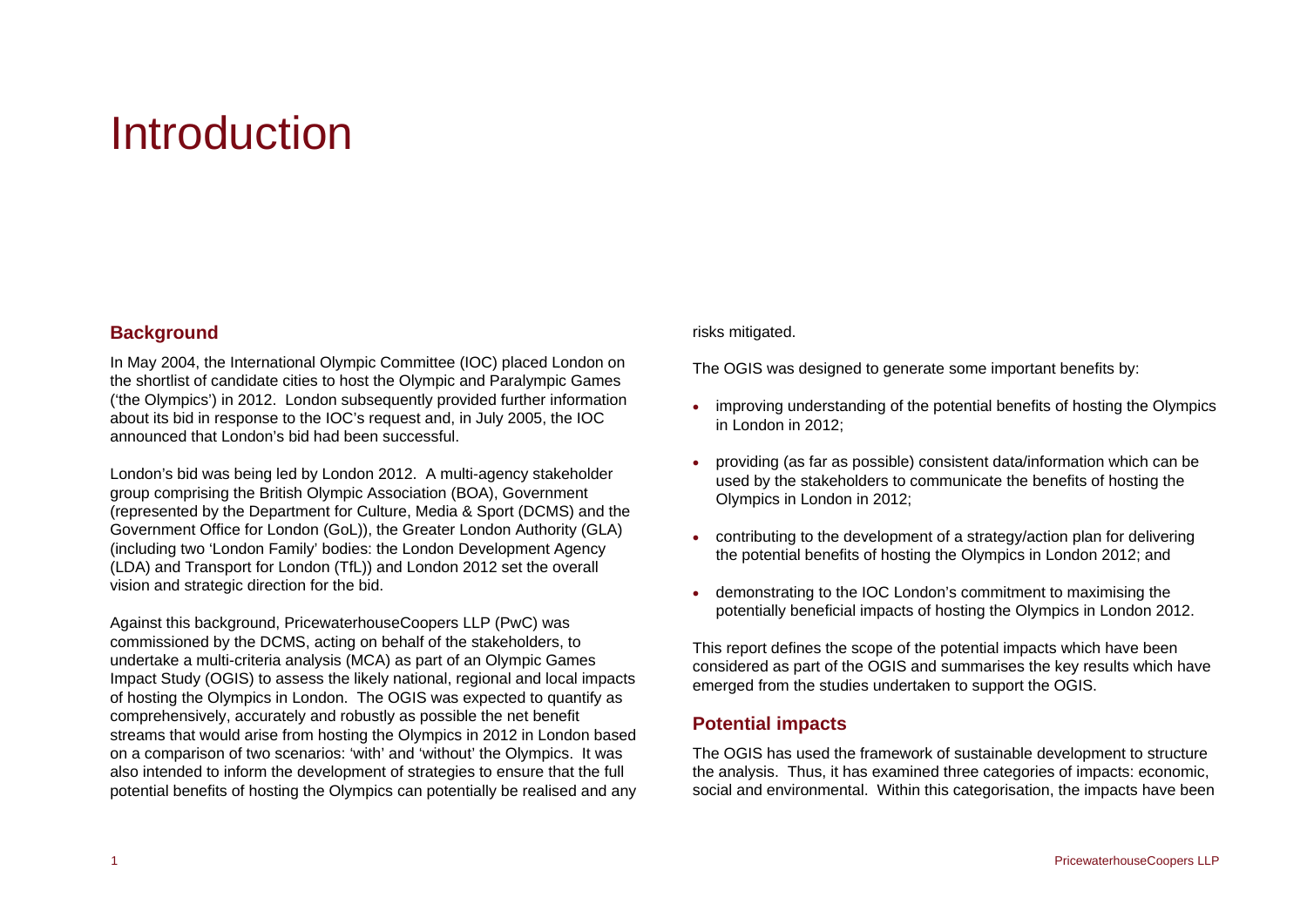grouped in six separate accounts. [Table 1](#page-3-0) summarises the structure of the accounts that have been examined in each category.

#### **Table 1: Sustainable development appraisal framework**

<span id="page-3-0"></span>

| Sustainable development pillar                            |                                                                                     |                                                                           |                                                                                                    |                |                                                                                                    |
|-----------------------------------------------------------|-------------------------------------------------------------------------------------|---------------------------------------------------------------------------|----------------------------------------------------------------------------------------------------|----------------|----------------------------------------------------------------------------------------------------|
|                                                           | <b>Economic</b>                                                                     |                                                                           | <b>Social</b>                                                                                      |                | <b>Environmental</b>                                                                               |
| <b>Account</b>                                            | Impact                                                                              | <b>Account</b>                                                            | Impact                                                                                             | <b>Account</b> | Impact                                                                                             |
| 1. Global economic profile                                | Macroeconomic impact<br>Infrastructure<br>Inward investment<br>Tourism<br>$\bullet$ | 3. People, skills and<br>employment<br>4. Sporting and cultural<br>legacy | Demographics<br><b>Skills</b><br>Jobs<br>Sporting and cultural<br>facilities<br>'Feel good factor' | 6. Environment | Land/water/air<br>- 4<br>Biodiversity/ecology<br>Energy<br>Waste<br>Culture/heritage/built<br>form |
| 2. Business support,<br>innovation and<br>diversification | New business creation<br>Supply chain<br>opportunities<br>Cluster development       | 5. Public health                                                          | Socio-economic health<br>Physical health<br>Mental health<br>Well-being health                     |                | Amenity<br>- 0<br>Transport<br>Housing<br>Support for<br>environmental industries                  |

The potential net economic, social and environmental impacts of hosting the Olympics in London in 2012 have been analysed by comparing the likely impacts under two scenarios:

- •'with the Olympics' - if London hosts the Olympics; and
- •'without the Olympics' – if London does not host the Olympics.

By highlighting the expected differences between these two scenarios, the aim is to identify the potential net additional impacts of hosting the Olympics.

The potential impacts have been examined across two dimensions:

•three geographies: the UK as a whole, London and North East London; and,

• three time periods: the period before the Olympics (from the present until 2012), the period during the Olympics themselves (in the summer of 2012) and the period after the Olympics (from 2012 up to 2020).

# **Approach to the OGIS**

The approach to the OGIS has focused on drawing together information and analysis from a large number of different sources available in October 2004. These include other research specifically commissioned for the OGIS as well as existing studies prepared as part of the development of London's plans for hosting the Olympics in 2012. Consequently, the OGIS has relied upon numerous, diverse sources for its inputs. The sources used are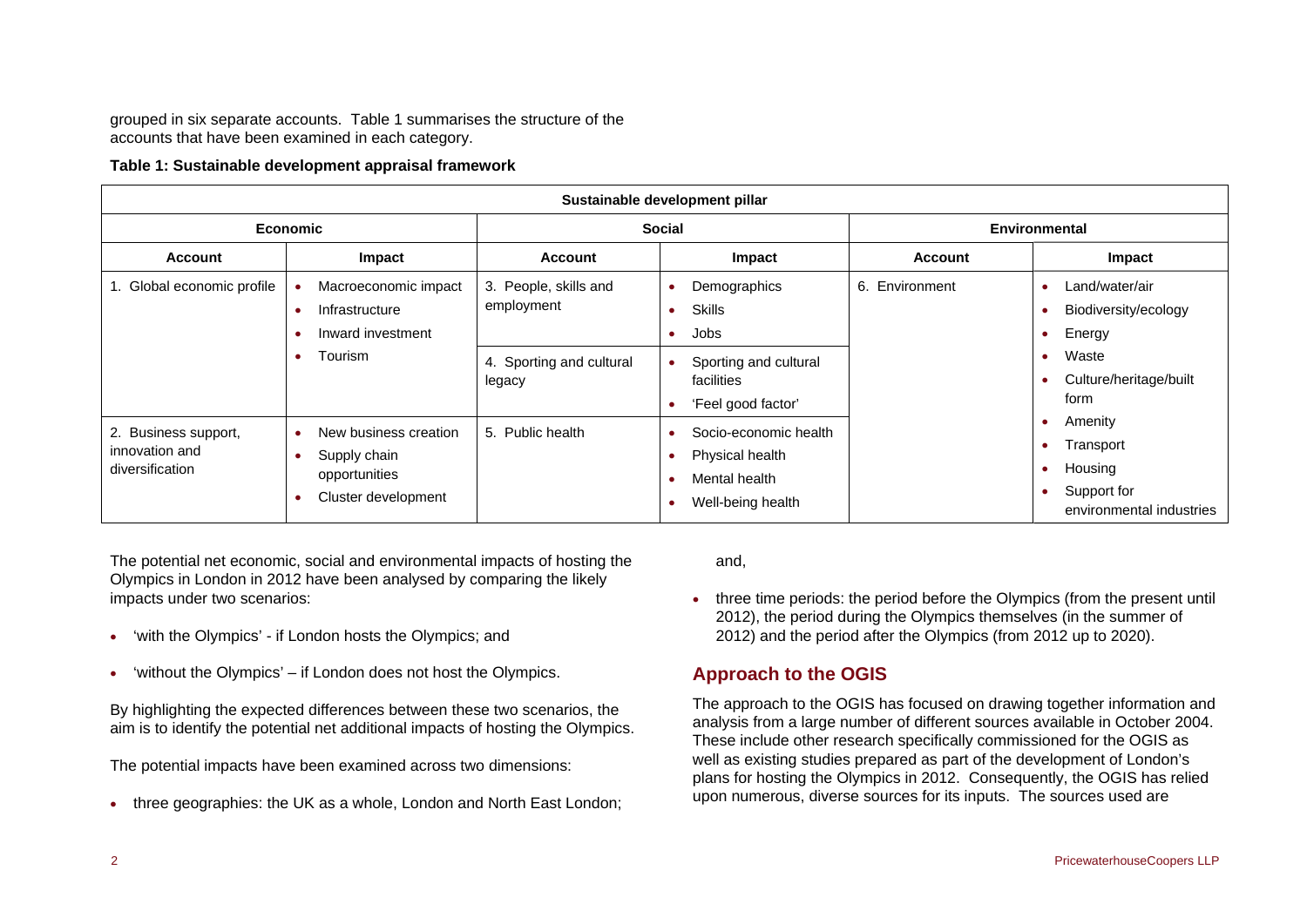highlighted as appropriate in this summary report.

## **Interpreting the results of the OGIS**

The results of the OGIS need to be interpreted with caution for several reasons:

- • the two scenarios (i.e. the 'with' and 'without' Olympics scenarios) used to underpin the assessment of the impacts in different accounts are not always consistent, in large part because the assessments were made at different points in time and by different researchers with the result that there is a significant risk that the analyses are based on different views of what hosting the Olympics in London will involve: for example, the public health and environmental impact assessments were both completed before the results of the economic impact analysis was complete and the expected impact on jobs and incomes known;
- • there are important overlaps between some of the accounts (e.g. GDP and employment): care is needed to avoid double-counting the same impact;
- • different geographical definitions have been used, especially for the local impact assessments within London: some focus on a narrowly defined area such as the proposed Olympic Zone whilst others look more broadly at East London, as defined by the LDA and GLA;
- • different time periods have been analysed, especially in the legacy period (e.g. part of the economic analysis covers the period to 2016 whilst other analyses cover the period through to 2020); and
- • some of the impacts have not been quantified (e.g. the cultural, the public health and the environmental impacts) and, even where quantitative assessments have been produced, the units of measurement are not always the same.

Finally, as previously noted, most of the data and information have been drawn from analyses which have been undertaken by other researchers and have not been 'validated' as part of this element of the OGIS.

# **Report structure**

The remainder of this report is set out in four further parts:

- Section 2 summarises the analysis of the economic impacts;
- Section 3 summarises the analysis of the social impacts;
- Section 4 summarises the analysis of the environmental impacts; and
- • Section 5 draws together the key conclusions which have emerged from the OGIS.
- A separate report contains a more detailed analysis and set of findings.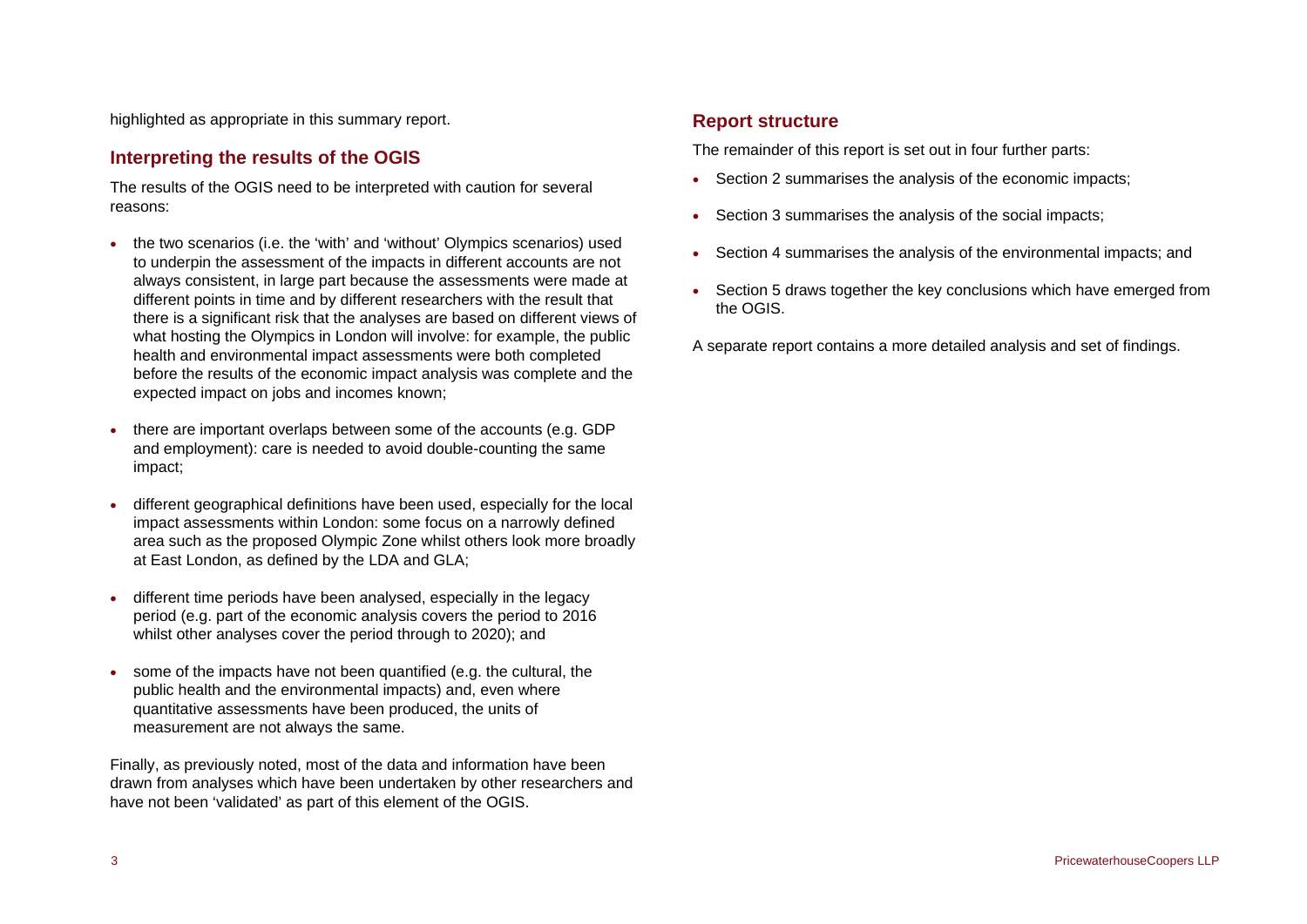# <span id="page-5-0"></span>Economic impacts

### **Introduction**

This section of the OGIS considers the potential economic impacts of London hosting the 2012 Olympics. It considers the impacts in two accounts:

- the global economic profile which includes the overall macroeconomic impact together with the impacts on infrastructure, inward investment and tourism; and
- • business support, innovation and diversification which includes the effects on new business creation, supply chain opportunities and cluster development.

## **Global economic profile**

#### **Macroeconomic impact**

Hosting the Olympic Games in 2012 might be expected to give rise to a tangible positive effect on:

- the overall level of economic activity (as measured by GDP);
- •the level investment in (hard) infrastructure;
- <span id="page-5-1"></span>•the volume of inward investment; and

• the pattern of tourism.

The analysis of the likely impact on GDP 'with' and 'without' the Olympics the 2012 Olympics in London has been undertaken by Dr Adam Blake at the University of Nottingham using a computable general equilibrium model (CGEM) developed specifically for the purpose<sup>[1](#page-5-1)</sup>. The CGEM differs in several important respects from the input-output based approaches more traditionally used for economic impact analysis. In particular, it allows more flexibility in the key economic relationships between different parts of the economy and it requires each sector to balance income and expenditure. As a result, an approach based on a CGEM is likely to incorporate more of the costs associated with projects and so the impacts that emerge tend to be smaller than those from input-output based analyses.

[Table 2](#page-6-0) summarises the expected economic impacts which have emerged from the modelling. It shows that total UK GDP in the period from 2005 to 2016 would be increased by £1.9 billion as a result of the Olympics. Over the same period, the increase in London's GDP is estimated at £5.9 billion and the increase in (North) East London's GDP is £0.5 billion.

 $1$  'The Economic Impact of the Olympics', Dr Adam Blake, University of Nottingham, 2005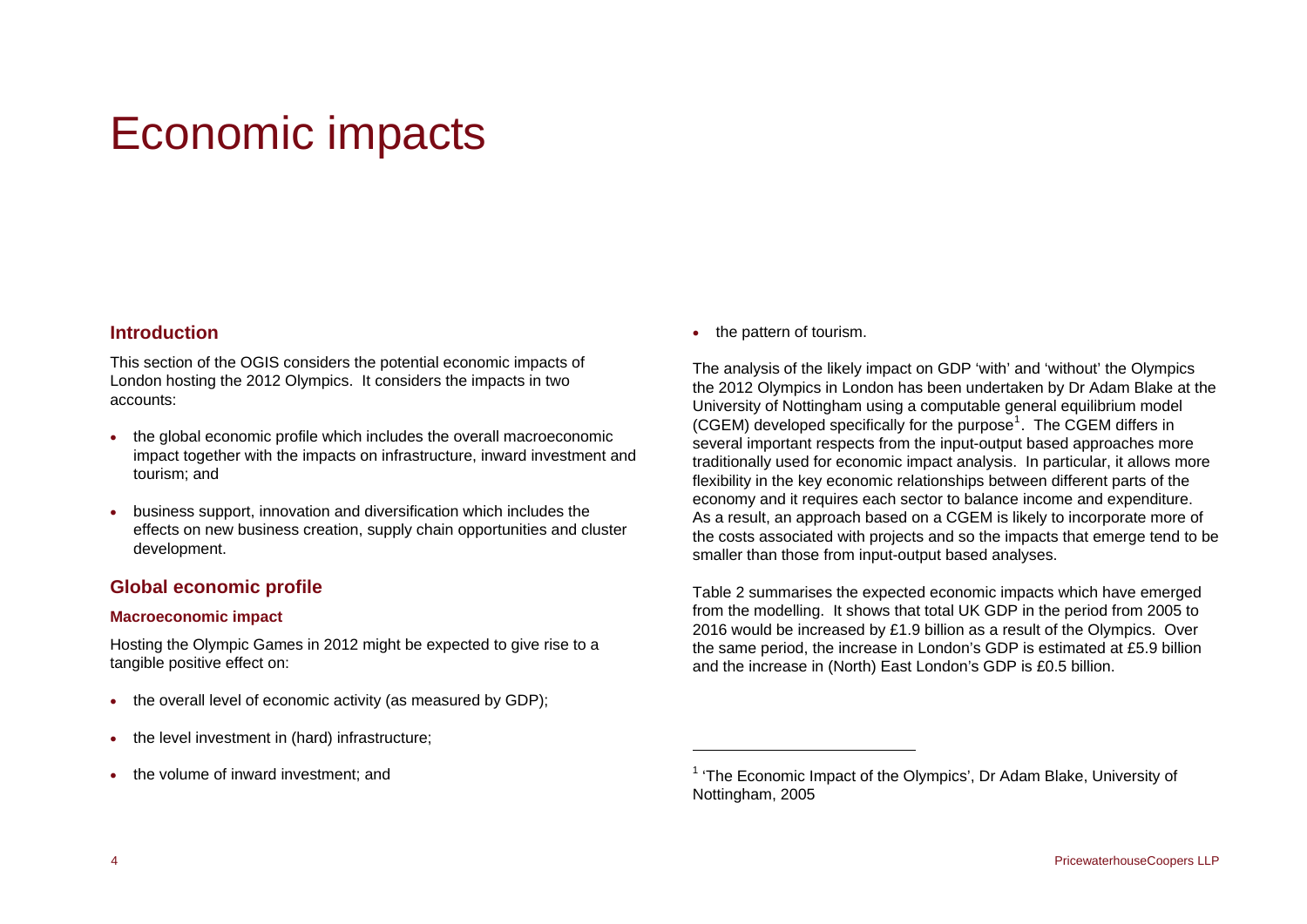<span id="page-6-0"></span>

| <b>Spatial level</b>                     | <b>Pre-event</b><br>$(2005 - 2011)$ | <b>During</b><br>event<br>(2012) | Legacy/post-<br>event<br>$(2013 - 2016)$ | Overall<br>$(2005 - 2016)$ |
|------------------------------------------|-------------------------------------|----------------------------------|------------------------------------------|----------------------------|
| UK                                       | 248                                 | 1,067                            | 622                                      | 1,936                      |
| London                                   | 3,362                               | 925                              | 1,613                                    | 5,900                      |
| <b>North East</b><br>London <sup>2</sup> | 464                                 | 31                               | 31                                       | 525                        |

**Table 2: Summary of expected macroeconomic impact (change in GDP, £ million)** 

The results in [Table 2](#page-6-0) for London and North East London reflect the expected place of work (rather than residence) of those whose employment is expected to generate the increased level of GDP. In practice, a significant proportion of 'London's' GDP is generated by people who live outside London but who commute to work in London. Likewise, the nature of the London labour market means that many people move within the capital for work. This means that some of the GDP generated in London (or North East London) will be earned by workers who live in other regions of the country (or other parts of the capital). Their earnings and spending will, therefore, benefit the economies of these parts of the country with the result that residence base estimates of GDP could be significantly different from those cited in [Table 2](#page-6-0).

While the overall impact on GDP provides one monetary measure of the potential benefits of hosting the Olympics, it masks what are likely to be significant changes at a sector level which are considered further below.

In terms of how these impacts are spread over time it is apparent that the largest economic impact in GDP terms (£3.362 billion) would occur in London during the pre-Games construction period whereas, for the UK as a

whole, the impact on GDP would be greatest over the period of the Olympics (at a level £1.067 billion). These differences reflect the assumption – under the current model - that in the 'with Olympics' scenario resources will be displaced from the rest of the UK to London compared to the 'without Olympics' scenario (during both the pre- and post-event Games periods).

Many assumptions underpin the CGEM but two key ones are around:

- the expected pattern of spending associated with the development of the Olympics infrastructure and the organisation and delivery of the Olympics; and
- •the expected pattern of visitor numbers and expenditure.

Some insight into the significance of the key assumptions can be gleaned from the analysis of the sensitivity of the results which has been undertaken for both the UK and London. The sensitivity analysis assesses the impact of different combinations of assumptions on the expected economic impact (i.e. on GDP) by repeatedly solving the models for different combinations of assumptions within the agreed parameters. It, therefore, generates a probability distribution which shows the likelihood that different levels of economic impact will be achieved.

[Table 3](#page-7-0) summarises some of the key results. It shows, for example, that there is an 84.4% chance that the Olympics will have a positive impact on UK GDP over the period 2005-2016: in London, the comparable probability is 95.3%. it also shows that there is a 10% chance that the UK will lose £517 million.

The CGEM approach has some important limitations which need to be borne in mind in interpreting the results:

- separate models have been developed and used to assess the UK and London impacts: the regional impacts do not come from a multi-region model;
- • some of the parameters are fixed such that effects of supply side investments may not be fully captured in the results: for example, the impact of transport improvements in enabling people to get to and from

<span id="page-6-1"></span> $2$  The economic modelling at sub-regional level has been undertaken for each of the five areas used in the London Plan (North, South, East West and Central): the figures quoted are those for East London.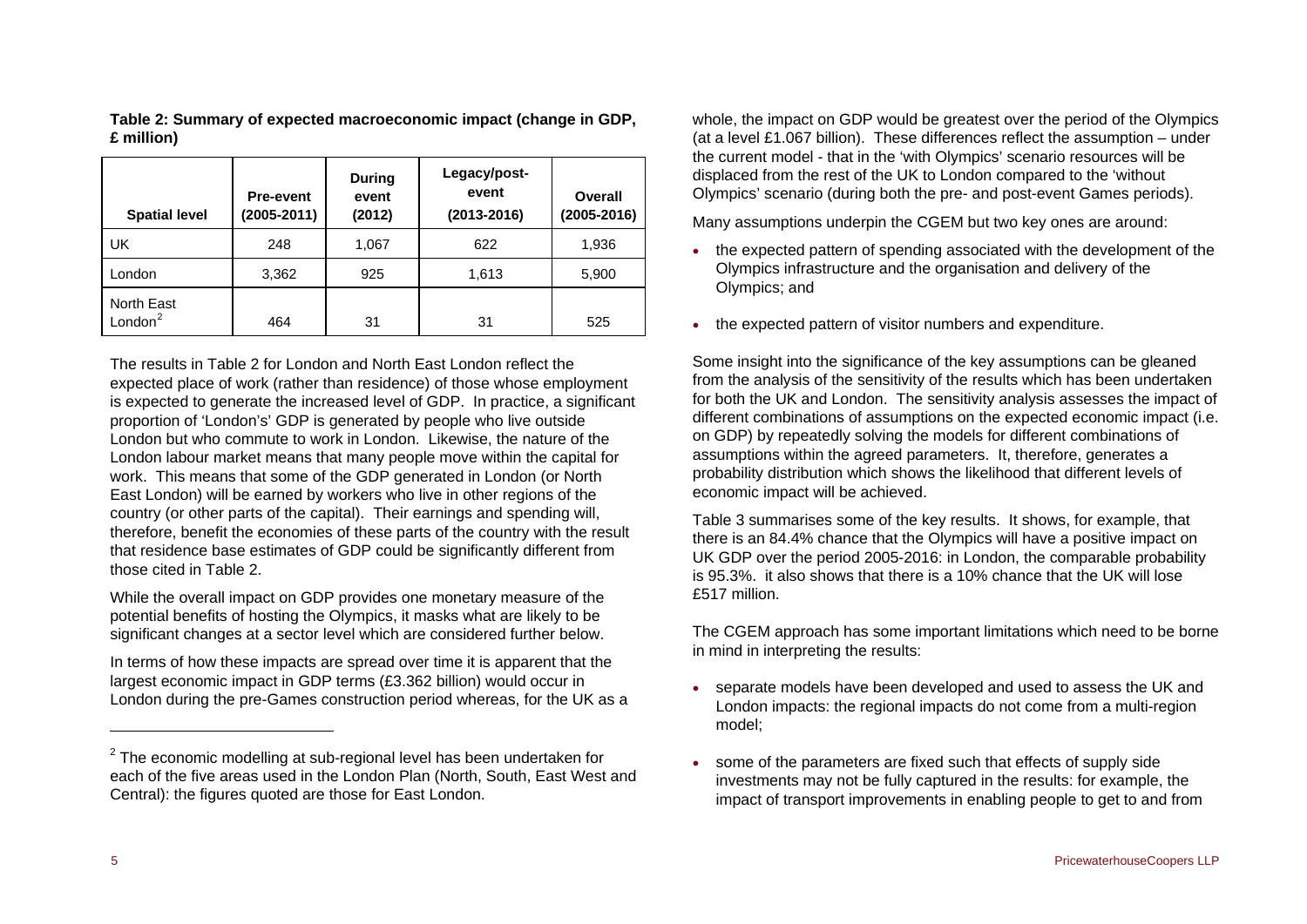work more easily may not be fully incorporated; and

<span id="page-7-1"></span>• the 'without Olympics' pattern of spending, especially on infrastructure, is less well defined than that 'with the Olympics'.

| Table 3: Summary of sensitivity analysis around macroeconomic |
|---------------------------------------------------------------|
| impact on GDP                                                 |

<span id="page-7-0"></span>

|           |           | <b>UK</b>                                    |                                        |           | London                                       |                                        |
|-----------|-----------|----------------------------------------------|----------------------------------------|-----------|----------------------------------------------|----------------------------------------|
|           | £ million | 10%<br>chance<br>less than<br>(£<br>million) | Prob-<br>ability<br>positive<br>$(\%)$ | £ million | 10%<br>chance<br>less than<br>(£<br>million) | Prob-<br>ability<br>positive<br>$(\%)$ |
| 2005-2011 | 248       | $-204$                                       | 75.9                                   | 3,362     | $-2,377$                                     | 77.3                                   |
| 2012      | 1,067     | 513                                          | 99.3                                   | 925       | 665                                          | 100.0                                  |
| 2013-2016 | 622       | $-875$                                       | 70.3                                   | 1,613     | $-1,169$                                     | 77.1                                   |
| 2005-2016 | 1,936     | $-517$                                       | 84.4                                   | 5,900     | 1,386                                        | 95.3                                   |

Finally, and reflecting the points above, the CGEM approach takes no account of the potential impact of specific public policy interventions designed to maximise the benefits and mitigate any negative impacts.

#### **Infrastructure**

Besides examining the expected overall impact on GDP, the University of Nottingham analysis enables the economic effects to be decomposed to their constituent parts. One important component is that expected to arise from expenditure on infrastructure enhancements. [Table 4](#page-7-1) summarises the results: they suggest that for the UK as a whole and for London between 11 and 12% of the effect on GDP is attributable to expenditure on infrastructure. No assessment has been undertaken at the local level and no breakdown of the impacts in different time periods is available.

**Table 4: Summary of expected impacts arising from infrastructure spending (impact on GDP, £ million)** 

| <b>Spatial level</b> | Overall (2005-2016) |
|----------------------|---------------------|
| UK                   | 196                 |
| London               | 623                 |

#### **Inward investment**

Studies of the impact of previous Olympics have indicated that inward investment has been attracted by preparations for the Olympics which has increased the host cities global profile and by the legacy of the additional facilities afterwards. London is already an established global city and a prime destination for inward investment in the UK and Europe. London, however, faces competition from other established and emerging cities, so by raising the profile of London compared to its European competitors, the Olympics could be used to promote London internationally as a business destination and to attract additional investment into London beyond any linked directly to the Olympics. The largest opportunities are likely to be for East London itself to attract inward investment projects given the boost it will receive in awareness and infrastructure. In particular, it offers the opportunity for targeted campaigns for Thames Gateway to promote "new" London.

#### **Tourism**

Hosting the Olympics in London offers the opportunity to attract more visitors to London and, potentially, to other parts of the UK. It also offers the opportunity to promote London as a more attractive international tourist destination and, so, to stimulate a more sustained impact on visitor numbers and/or spending. The University of Nottingham's analysis of the potential economic impact of the Olympics includes an assessment of the tourism related benefits in terms of their contribution to GDP. The results are summarised in [Table 5](#page-8-0). They are all included within the overall assessment of the potential economic impact.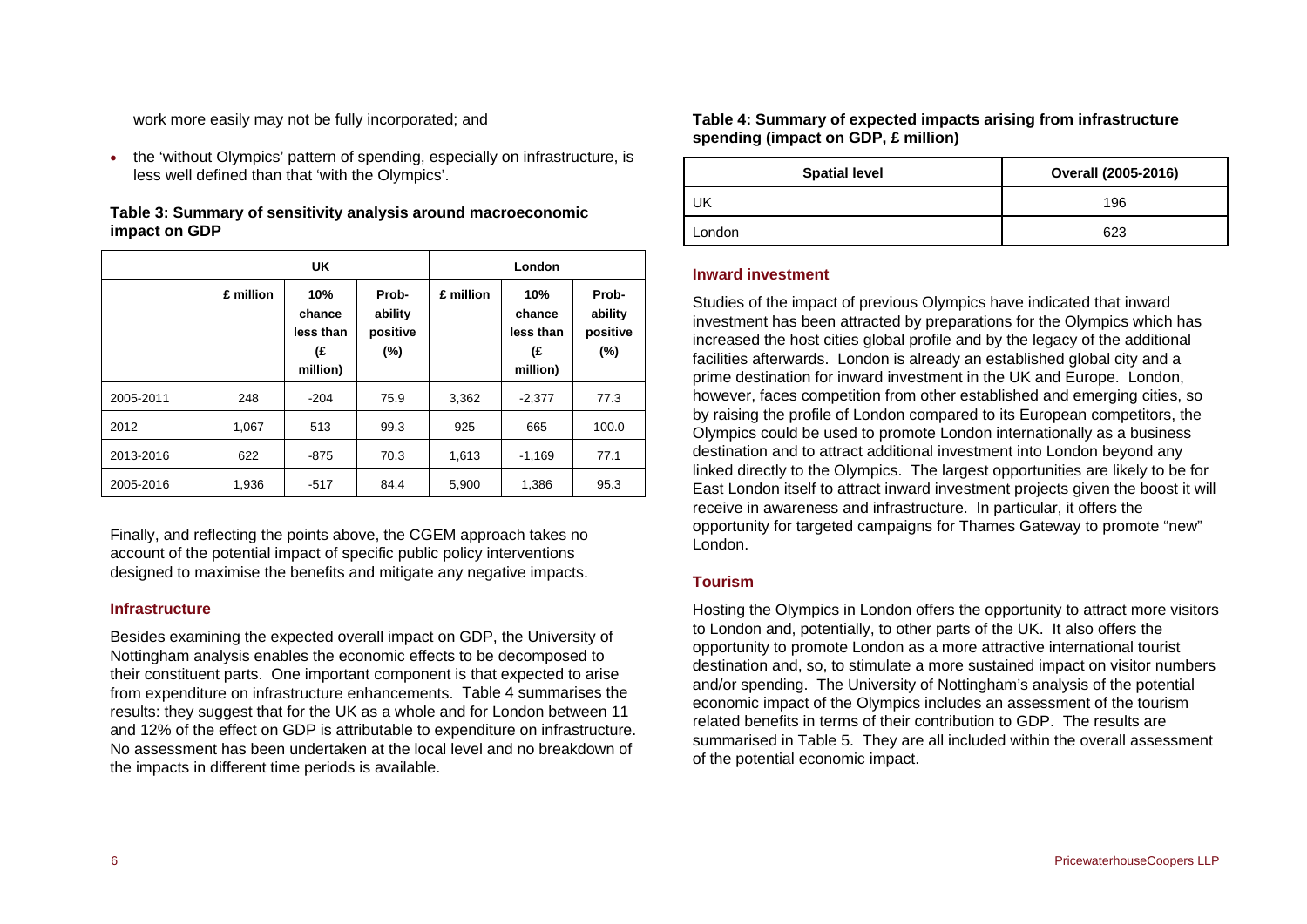**Table 5: Summary of expected impacts on tourism (change in gross value added (£ million)** 

<span id="page-8-0"></span>

| <b>Spatial level</b> |           | <b>Pre-event</b><br>$(2005 -$<br>2011) | <b>During</b><br>event<br>(2012) | Legacy<br>/post-<br>event<br>$(2013 -$<br>2016) | Overall<br>$(2005 -$<br>2016) |
|----------------------|-----------|----------------------------------------|----------------------------------|-------------------------------------------------|-------------------------------|
|                      | Domestic- | ۰                                      | $-2$                             | 454                                             | 518                           |
| <b>UK</b>            | Foreign   |                                        | 66                               |                                                 |                               |
|                      | Domestic- |                                        | 1                                | 162                                             | 244                           |
| London               | Foreign   |                                        | 81                               |                                                 |                               |

<span id="page-8-1"></span>Besides the high-level assumptions and limitations associated with the Nottingham work, there are also some specific assumptions in relation to the analysis of the tourism impacts:

- • visitor spending during the event is based on London 2012's ticket allocation model;
- the number of days that each visitor would spend in the UK is estimate based on various sources;
- • spending per day by visitors is estimated based on latest data and assumptions regarding which type of visitor most closely resembles each category of Olympics visit category; and
- • the extent to which the Olympics attract visitors to London in the longterm is assessed based on assumptions derived from the analysis of trends in visitor arrivals before and after recent Olympics.

## **Business support, innovation and diversification**

The second of the economic accounts is concerned with the potential

impacts arising from the Olympics in terms of business support, innovation and diversification. The rationale for inclusion of these impacts is recognition of the potential stimulus to economic regeneration of the Lower Lea Valley provided by the Olympics. As such, the key issues are as much around developing an understanding of the potential economic impacts of the Olympics as they are around identifying what can be done to secure the maximum benefit for the local area, for London and for the UK as a whole.

[Table 6](#page-8-1) summarises the expected impact of the Olympics on the number of firms in the UK and London: no results were provided for North East London. It shows that over the period from 2005 to 2016 there would be an average of 119 additional firms across the UK as a whole and 439 additional firms in London with the biggest impact arising during the period of the Olympics (i.e. 2012).

| Table 6: Summary of expected impacts on new business creation |
|---------------------------------------------------------------|
| (average change in number of firms)                           |

| <b>Spatial level</b> | <b>Pre-event</b><br>(2005-2011) | <b>During event</b><br>(2012) | Legacy/post-<br>event (2013-<br>2016) | Overall<br>(2005-2016) |
|----------------------|---------------------------------|-------------------------------|---------------------------------------|------------------------|
| UK                   | 56                              | 526                           | 127                                   | 119                    |
| London               | 317                             | 902                           | 535                                   | 439                    |

The major growth sectors in the UK would be construction and passenger land transport, reflecting the expected impacts during the period of the Olympics whilst the impacts in London would be concentrated in three sectors: passenger land transport, business services and sports facilities.

As a result, there are likely to be significant opportunities to support new firm development, supply chain improvements and cluster formation within the local North East area and wider London economy.

Whilst the economic analysis points to the Olympics having the potential to generate positive economic impacts, consideration has been given to what support would be appropriate to maximise these benefits, especially locally in one of London's most deprived areas. Various mechanisms have been identified to ensure that the potential economic (and social) benefits are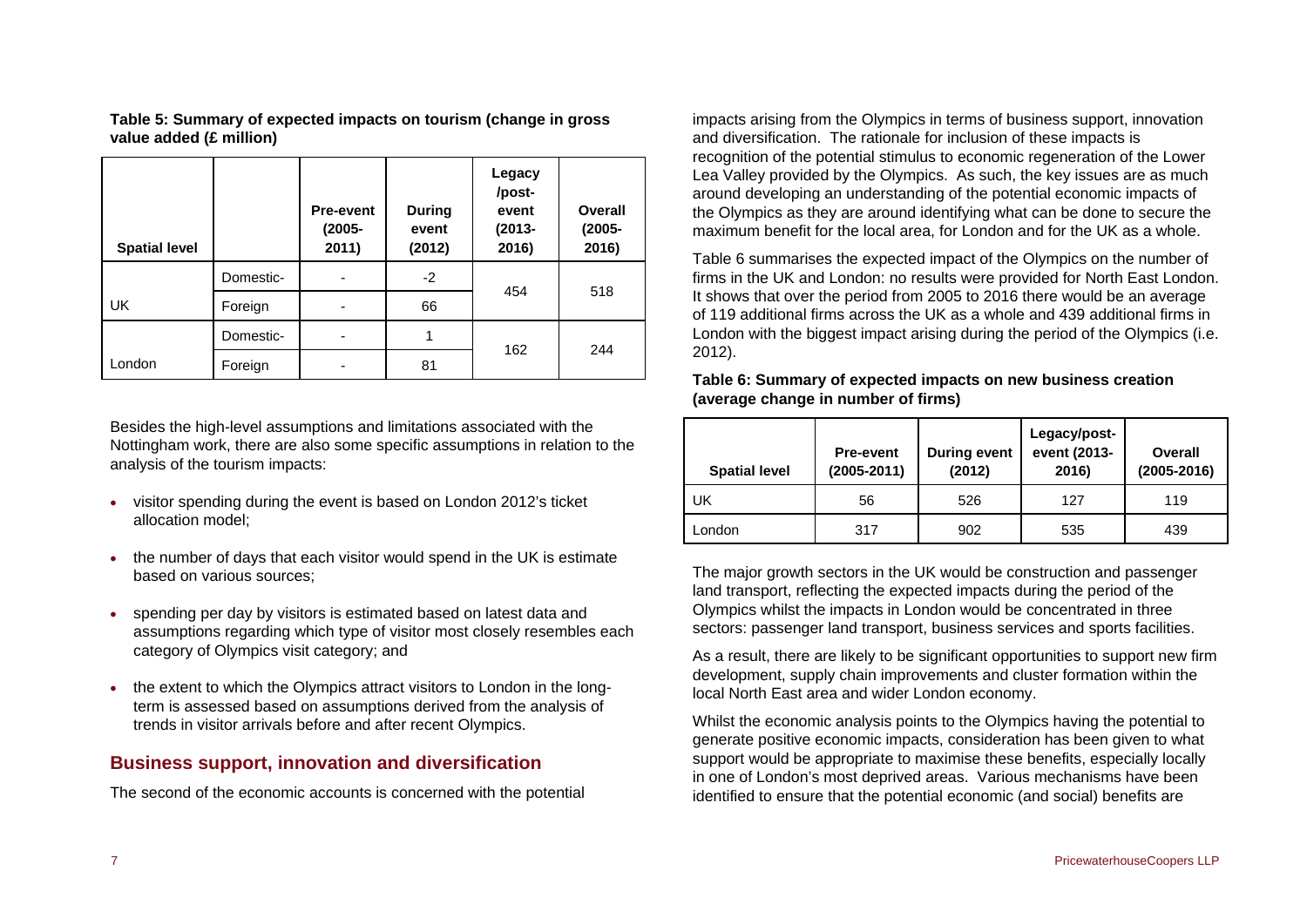maximised. For example, consideration is being given by the LDA and other public sector bodies to examining how to maximise the creation of employment opportunities which can be filled by local people before, during and after the Olympics through, for example, setting up a 'New Olympics Club' of suppliers and ensuring relative wage levels for business products and services supplied to the Olympics are consistent with sustainable living standards within North East London.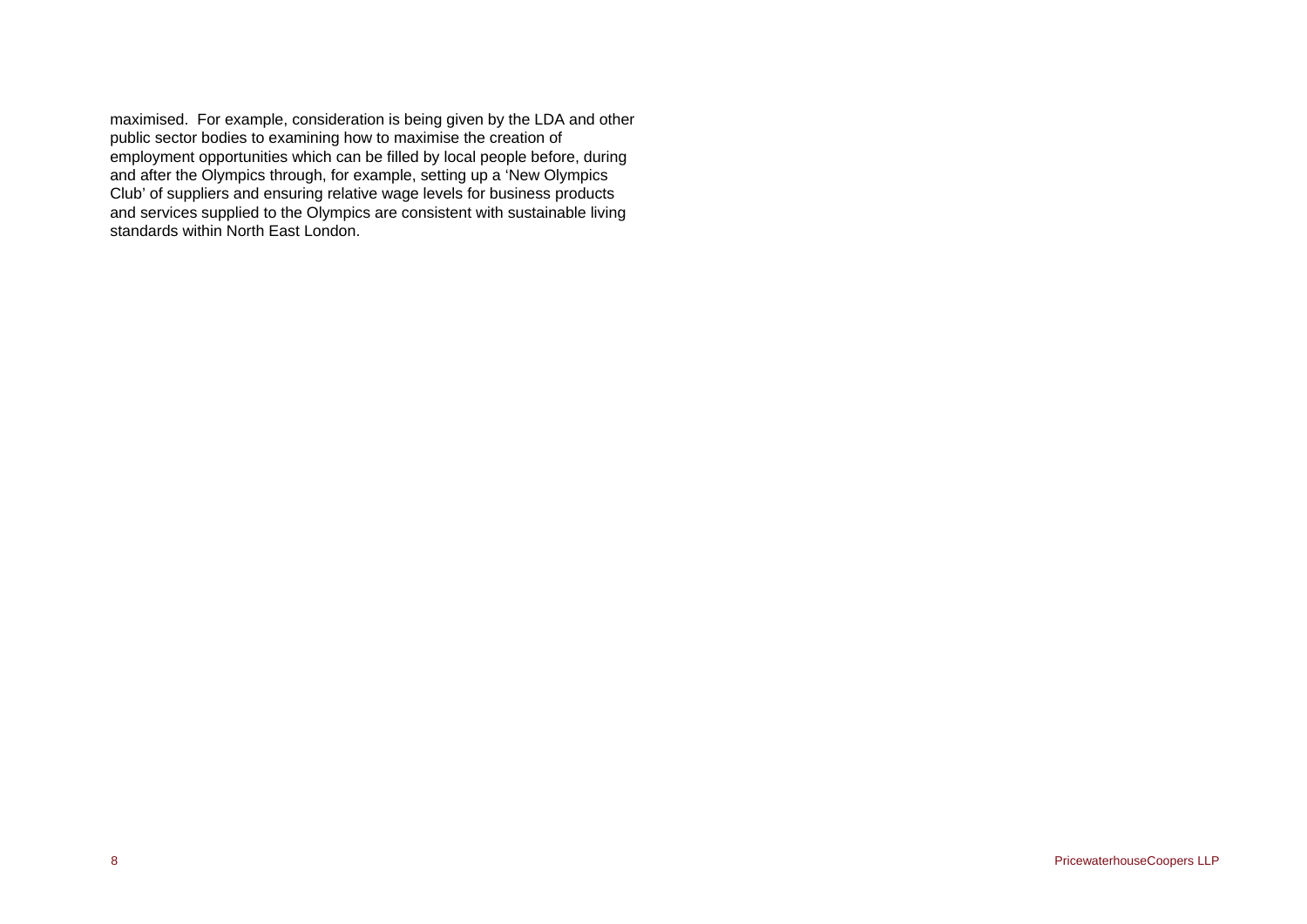# <span id="page-10-0"></span>Social impacts

### **Introduction**

This section of the OGIS considers the potential social impacts of London hosting the 2012 Olympics. It examines the impacts on three accounts:

- •people, skills and employment;
- <span id="page-10-2"></span>• the sporting and cultural legacy: this account includes the so-called 'feel good factor' although arguably this impact is also relevant to other accounts; and
- • public health which includes socio-economic, physical, mental and wellbeing health.

## **People, skills and employment**

#### **Baseline position**

In considering the potential impacts of the Olympics in terms of people, skills and employment, especially the local level impacts within the Lower Lea Valley and North East London more generally, it is important to have regard to the baseline conditions in the area. One way of doing this is by examining the results of the ODPM's Index of Multiple Deprivation  $(IMD)^3$  $(IMD)^3$ .

[Table 7](#page-10-2) shows the distribution of the ranking of the Super Output Areas (SOAs) in the Olympic Zone, the five Olympic Boroughs, London and England. It highlights very clearly the current level of income deprivation in and around the Olympic Zone: 42% of the SOAs in the Olympic Zone and 20% of those in the five Olympic Boroughs are amongst the 5% most deprived in England.

#### **Table 7: Ranking of Super Output Areas on Income Deprivation Domain of Index of Multiple Deprivation (% of SOAs, 2004)**

| <b>Ranking on</b><br>IMD (% of all<br>SOAs) | Olympic<br>Zone | <b>Five Olympic</b><br>London<br><b>Boroughs</b> |    | <b>England</b> |
|---------------------------------------------|-----------------|--------------------------------------------------|----|----------------|
| $> 10 - 15$                                 | 13%             | 17%                                              | 8% | 5%             |
| $> 5 - 10$                                  | 20%             | 19%                                              | 9% | 5%             |
| $> 1 - 5$                                   | 38%             | 18%                                              | 6% | 4%             |
| Up to 1                                     | 4%              | 2%                                               | 1% | 1%             |

employment deprivation, health deprivation and disability, education, skills and training deprivation, barriers to housing and services, living environment deprivation and crime. Two supplementary indices consider income deprivation affecting children and income deprivation affecting older people.

<span id="page-10-1"></span> $3$  The IMD is a Super Output Area level measure of multiple deprivation and is made up of seven domain indices which relate to income deprivation,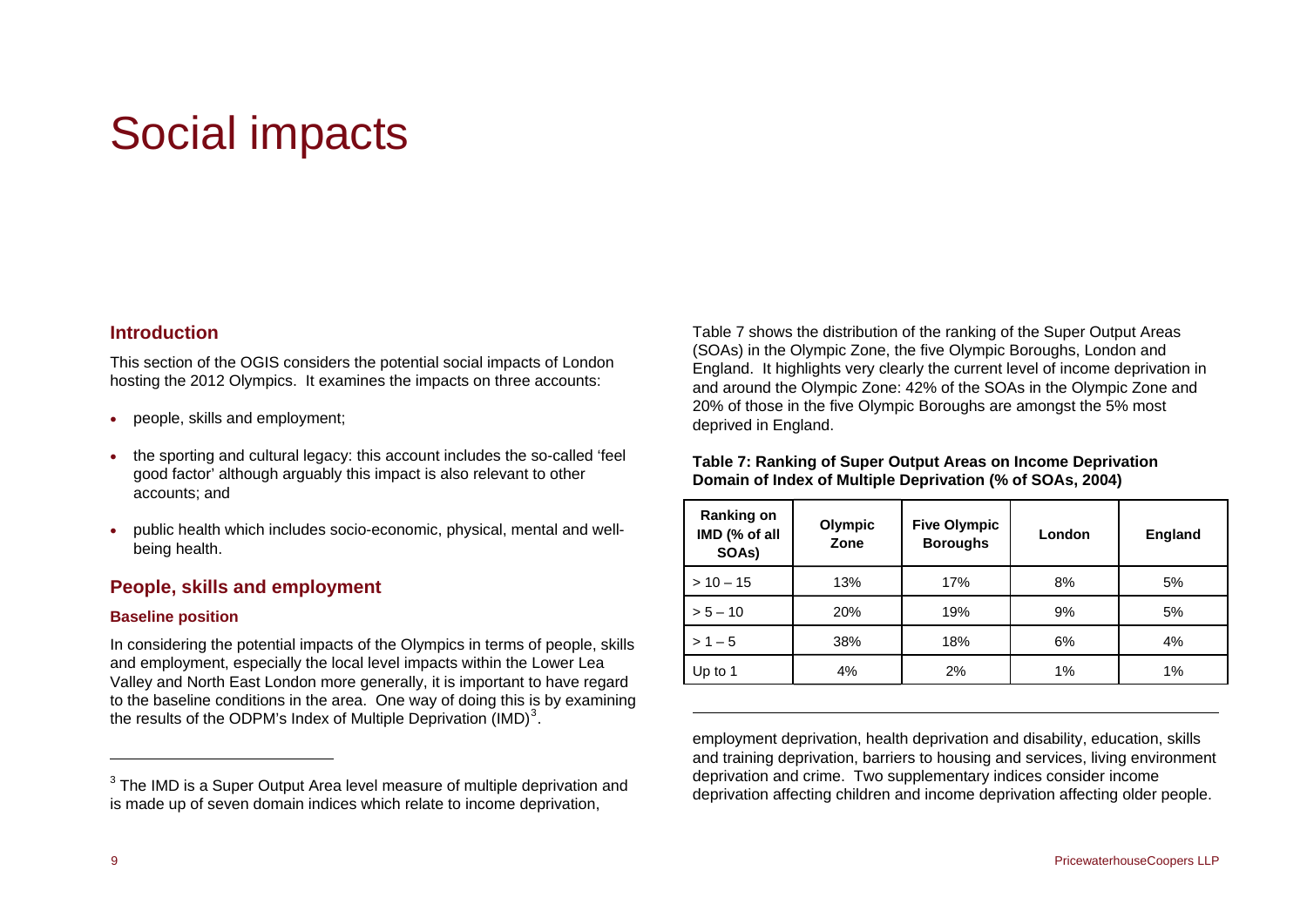[Table 8](#page-11-0) shows less marked levels of deprivation in relation to employment in and around the Olympic Zone: 20% of the SOAs in the Olympic Zone and 10% of those in the five Olympic Boroughs are amongst the 10% most deprived in England.

**Table 8: Ranking of Super Output Areas on Employment Deprivation Domain in Index of Multiple Deprivation (% of SOAs, 2004)** 

<span id="page-11-0"></span>

| <b>Ranking on</b><br>IMD (% of all<br>SOAs) | Olympic<br>Zone | <b>Five Olympic</b><br><b>Boroughs</b> | London | <b>England</b> |
|---------------------------------------------|-----------------|----------------------------------------|--------|----------------|
| $> 10 - 15$                                 | 25%             | 15%                                    | 6%     | 5%             |
| $> 5 - 10$                                  | 16%             | 9%                                     | 4%     | 5%             |
| $> 1 - 5$                                   | 4%              | 1%                                     | 1%     | 4%             |
| Up to 1                                     | 0%              | 0%                                     | 0%     | 1%             |

<span id="page-11-3"></span>[Table 9](#page-11-1) shows a more positive position in relation to education, skills & training deprivation in and around the Olympic Zone: 5% of the SOAs in the Olympic Zone and 2% of those in the five Olympic Boroughs are amongst the 10% most deprived in England.

#### **Table 9: Ranking of Super Output Areas in Education, Skills & Training Deprivation Domain on Index of Multiple Deprivation (% of SOAs, 2004)**

<span id="page-11-4"></span><span id="page-11-2"></span><span id="page-11-1"></span>

| <b>Ranking on</b><br>IMD (% of all<br>SOAs) | Olympic<br>Zone | <b>Five Olympic</b><br>London<br><b>Boroughs</b> |       | <b>England</b> |
|---------------------------------------------|-----------------|--------------------------------------------------|-------|----------------|
| $>10-15$                                    | 9%              | 5%                                               | 3%    | 5%             |
| $> 5 - 10$                                  | 5%              | 2%                                               | 1%    | 5%             |
| $> 1 - 5$                                   | 0%              | 0%                                               | 0%    | 4%             |
| Up to 1                                     | 0%              | 0%                                               | $0\%$ | 1%             |

### **Employment**

Staging the Olympic Games in the Lower Lea Valley will stimulate a vital economic regeneration programme in London's poorest and most disadvantaged area. The Olympic Park will provide local people with significant improvements in job opportunities, education and skills and training.

The University of Nottingham's analysis of the economic impact of hosting the Olympics in London has estimated the potential impact on employment in the UK, London and East London. [Table 10](#page-11-3) summarises the key results<sup>[4](#page-11-2)</sup>. The number of full time equivalent ('fte') jobs likely to be created or supported by the anticipated increases in expenditure and investment between 2005 and 2016 ranges from 38,000 ftes in London and 8,000 ftes in the UK as a whole. In interpreting these results, it is important to recognise that they effectively double-count the impact on GDP.

#### **Table 10: Summary of expected impacts on employment**

| <b>Spatial level</b>              | <b>Pre-event</b><br>(2005-2011) | <b>During event</b><br>(2012) | Legacy/post-<br>event (2013-<br>2016) | Overall<br>$(2005 - 2016)$ |
|-----------------------------------|---------------------------------|-------------------------------|---------------------------------------|----------------------------|
| UK                                | 2,955                           | 3,261                         | 1,948                                 | 8,164                      |
| London                            | 25,824                          | 3,724                         | 9,327                                 | 38,875                     |
| North East<br>London <sup>5</sup> | 7,344                           | 311                           | 311                                   | 7,966                      |

The role of the Olympics in supporting regeneration of North East London and ensuring a sustainable legacy from hosting the Olympics is apparent from the types of social impacts that could be generated as a result of

 $4$  The employment estimates are derived using the same assumptions as underpin the macroeconomic impact.

<sup>5</sup> The economic modelling at sub-regional level has been undertaken for each of the five areas used in the London Plan.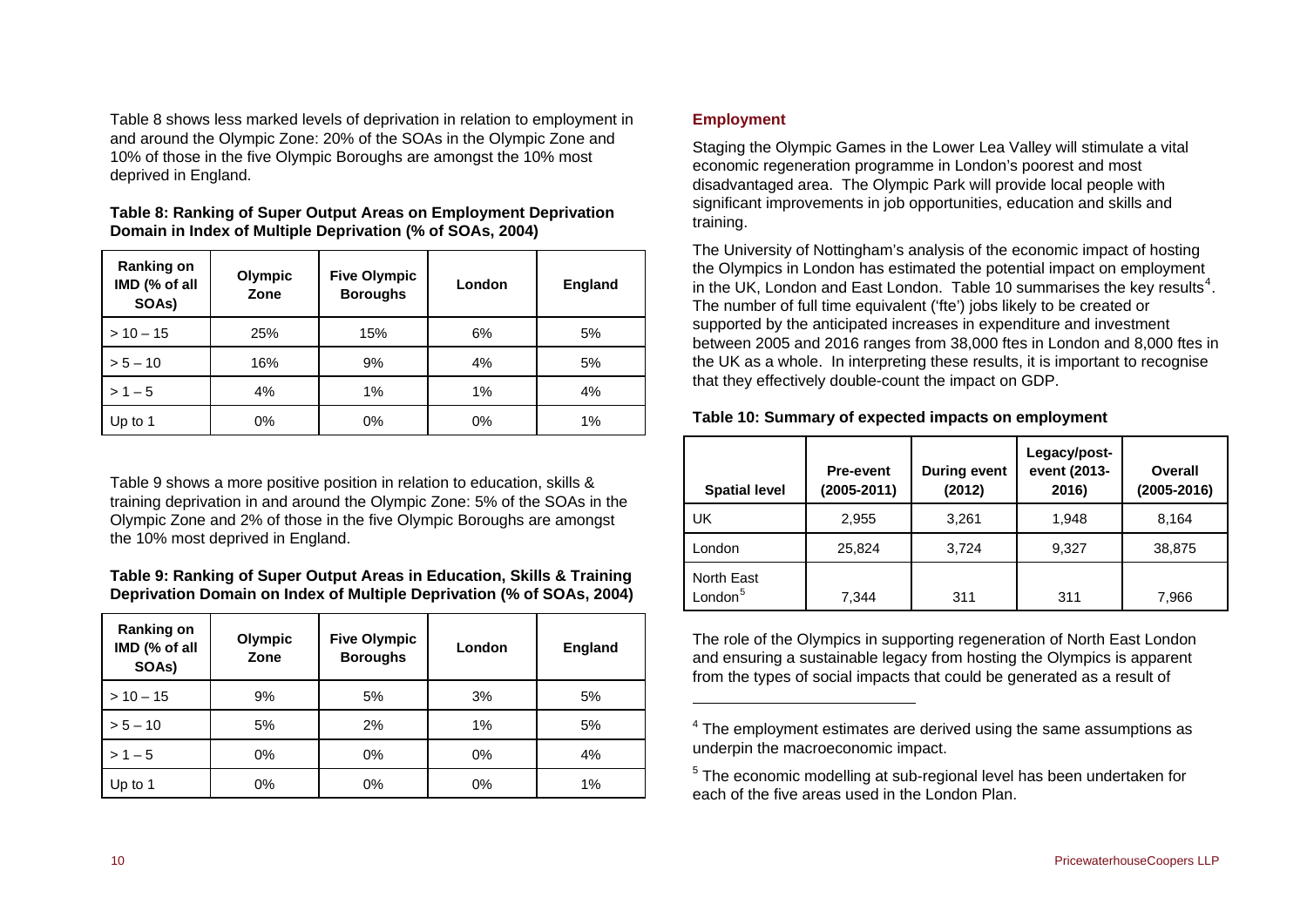hosting the Olympics (compared to a 'without Olympics' scenario). Evidence of the social benefits from various sports-related initiatives across the UK suggests that the Olympics could be instrumental in supporting wider regeneration polices, for example by:

- empowering disadvantaged groups through employment opportunities related to the Olympics;
- • improving employment prospects through experience gained before and during the Olympics; and,
- • increasing social integration and co-operation through development of local enterprise and other initiatives focussed on the Olympics.

Such effects could also influence crime rates, educational attainment and overall community well-being and sense of place.

## **Sporting and cultural legacy**

As a result of hosting the Olympics in 2012, London is expected to benefit from a significant sporting and cultural legacy.

#### **Sporting legacy**

The sporting legacy would take a number of forms:

- it would enhance and/or accelerate investment in sporting facilities not only within the Olympic Zone (and the areas immediately surrounding it) but also in other parts of the UK, for example where training facilities are provided; and
- • it would contribute to increased participation in sport, and this would be expected to lead to knock-on social and physical impacts, for example in terms of health and well-being.

The potential physical legacy of the Olympics is evident from London's candidate file which identifies the additional venues which will be either constructed or refurbished specifically for the Olympics. It shows that the

Olympics will provide an opportunity to enhance the sports infrastructure of the UK, and London in particular. The cluster of sport venues in the Lea Valley retained after the Games will form The London Olympic Institute. Specific plans for the facilities to be retained in the Park include:

- the Olympic Stadium which will be converted to a 25,000 seat multipurpose venue with athletics at its core and which will offer training facilities, offices and sports science and sports medicine facilities;
- • an aquatics centre with two 50m pools, a 25m diving pool and fitness centre which will accommodate elite, development, local club and community users and will have a permanent capacity for 3,500 spectators;
- a velopark, a multi-discipline cycling centre, that includes a 3,000 seat velodrome, a road track, competition and recreational BMX tracks and a mountain biking course for use by all levels of cyclists;
- • a hockey centre providing training and competition facilities for hockey at all levels; and
- • an indoor sport centre which will be converted from one of the sports arenas to become a training and competition venue and a regional home for a range of indoor sports, with flexible seating for up to 10,000.

The London Olympic Institute will be accessible for all levels of ability and blend sport, culture and the environment in a way that makes sports an integral part of the community.

The social and economic value of these facilities has not been directly assessed.

In addition, the Olympics will potentially provide a focus for achieving wider Government targets in relation to improved health through sporting activity. For example, as indicated in the 'London Plan for Sport and Physical Activity 2004 to 2008', it is hoped that the Olympics will act as an 'inspiration' to people increasing their participation in sport and, subsequently, maintaining this interest with resultant benefits in terms of productivity, health and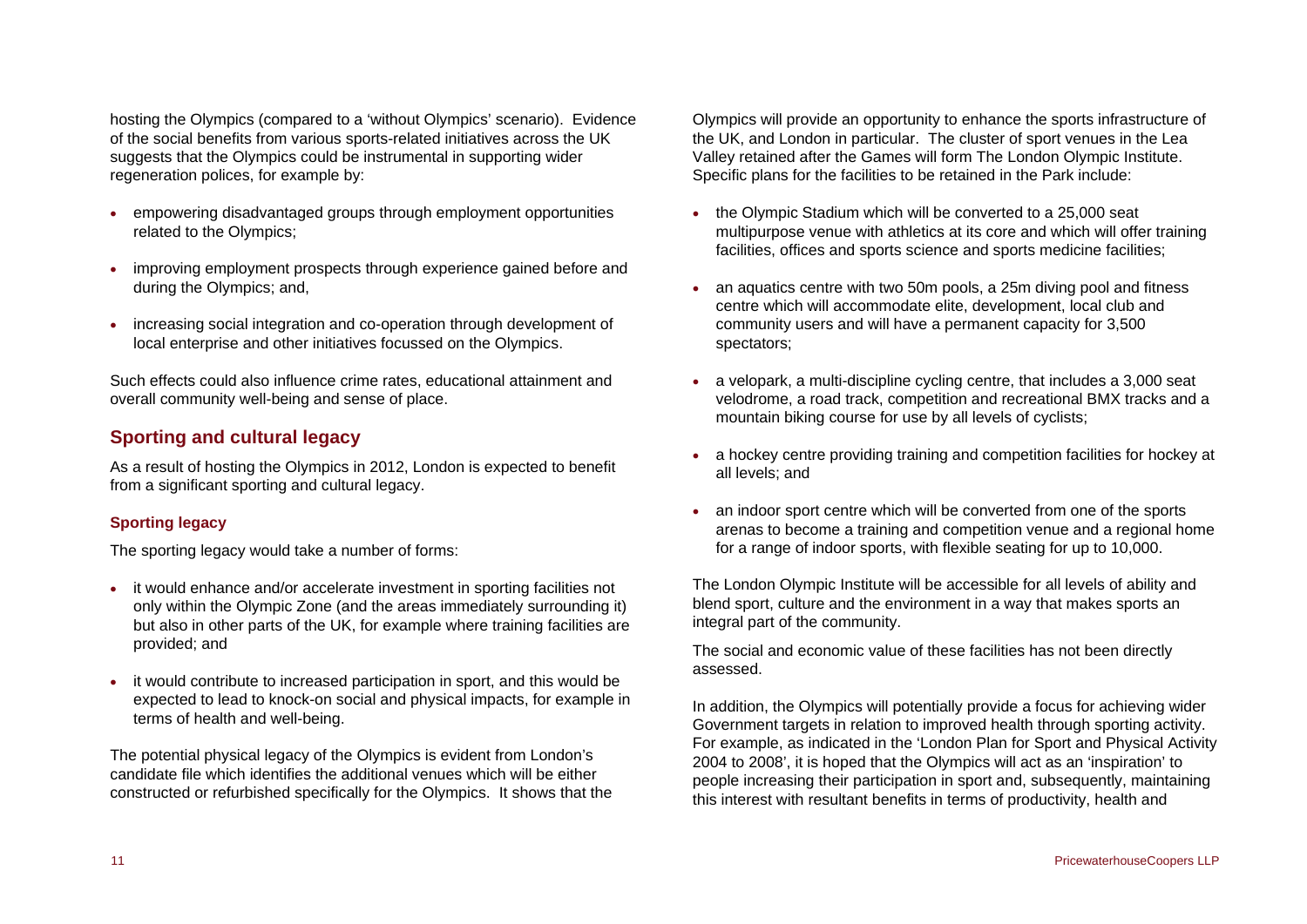community engagement. No substantive work has, however, been done to quantify the potential legacy impacts on sporting participation.

#### **Cultural legacy**

The Olympic Park will provide local people with significant improvements in cultural entitlements and social integration. The Olympics will also promote accessibility and inclusion, important objectives in such a diverse city as London. In particular, it will accelerate the development of accessible facilities for disabled people. The Olympics will also strengthen and enrich cultural activity, building on the rich heritage of east London and providing new opportunities and facilities for the creative industries.

#### **'Willingness to pay'**

One important input to the OGIS has been a study designed to assess people's 'willingness to pay' for the intangible benefits associated with hosting the Olympics in London<sup>[6](#page-13-0)</sup>. The key results of the study are summarised in [Table 11](#page-13-1). For the UK as a whole, the value of the intangible benefits of hosting the Olympics are estimated to be £3.2 billion, with approaching 80% of this benefit accruing to households living outside London. This implies that, on average, London households are willing to pay £22 each per annum for 10 years in order to host the Olympics whereas households in Glasgow and Manchester, the two other locations where fieldwork was undertaken besides London, are willing to pay £12 per household per year over the same period.

#### <span id="page-13-1"></span>**Table 11: Willingness to pay for the intangible benefits of the Olympics £ million)**

| <b>Spatial level</b> | Overall |  |
|----------------------|---------|--|
| UK                   | 3,209   |  |
| London               | 687     |  |

## <span id="page-13-0"></span>6 'Olympic Games Impact Study – Stated Preference Analysis', eftec, 2005

This positive valuation of the intangible benefits is consistent with other results emerging from the study:

- • attitudes towards the Olympics are very positive with 79% of Londoners supporting the bid ('strongly support' or just 'support') and 81% of those outside London supporting the bid; and
- • the vast majority of respondents (72% in London and 78% in Manchester and Glasgow) think that intangible benefits are the most important or, at least, as equally important as the tangible benefits.

The most important intangible benefits identified in the research are those which have the broadest appeal (i.e. the uniting of people, the creation of a 'feel good factor', enhanced national pride, motivating/inspiring children and the legacy of sports facilities). In contrast, less importance was attached to the expected impacts on the physical environment and the promotion of healthy living. Analysis of the perceived intangible disbenefits suggests that the most important are those which are expected to be relatively short-lived (i.e. they will arise during the Olympics and in the immediate period before and after the Olympics).

The significance of these results lies in their interpretation. On the one hand, the monetary value attached to the intangible benefits of hosting the Olympics can effectively be regarded as additional to the impacts on GDP discussed in the previous section. On the other hand, many of the benefits which individuals are expressing the willingness to pay for correspond to the types of benefits being covered in a number of the non-economic accounts used to structure the OGIS.

## **Public health**

The potential impacts of the Olympics on public health have been assessed qualitatively using a Rapid Health Impact Assessment<sup>[7](#page-13-0)</sup>. This reflects the dearth of relevant quantitative data.

 $7$  The research was undertaken by ERM.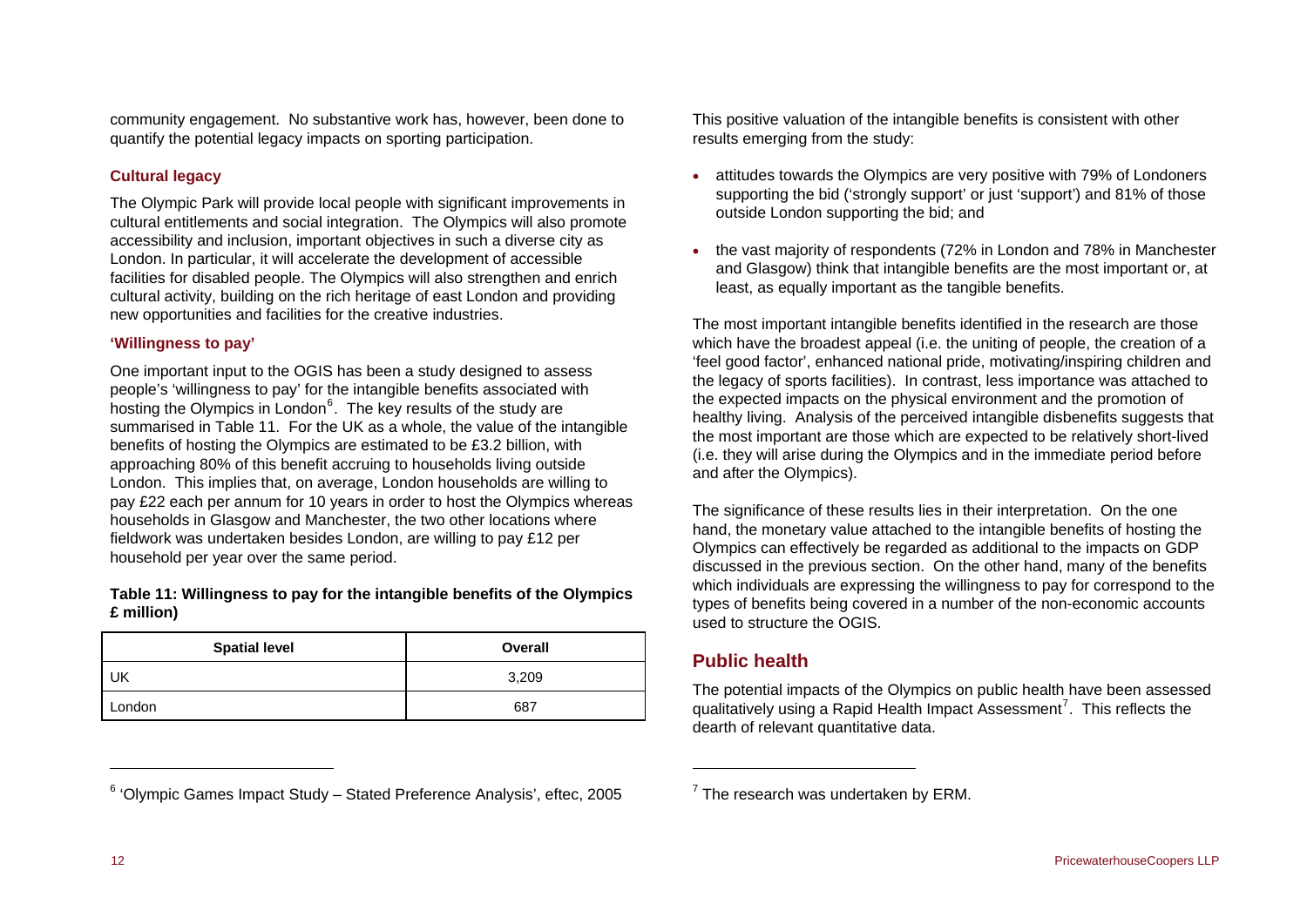<span id="page-14-0"></span>The research examined four categories of impact largely based on a literature review and a series of consultations and workshops with key stakeholders, especially within London:

- • the socio-economic health impact which takes into account how potential socio-economic developments affect public health through their effects, for example, on levels of income and job security, on social cohesion and on access to housing and education;
- • the physical health impact which traces the effects of changes in the quality of the physical environment, the amenity and the transport system;
- • the mental health impact which reflects individuals' ability to balance all aspects of life arising from their social, economical, physical and emotional interactions by managing their surroundings and making choices throughout their lives; and
- • the well-being health impact which reflects the extent to which individuals (expect to) feel contented (i.e. happy, healthy and prosperous): a negative impact can be reflected in depression, anxiety and stress.

By its very nature, the scope of the public health impact assessment is broad and there are strong links and interdependencies with other dimensions of the framework used for the OGIS. Consequently, care is needed to check for consistency between the impacts and to avoid double counting.

#### <span id="page-14-1"></span>**Baseline conditions**

As context for considering the potential impacts of the Olympics on public health, especially the local level impacts within the Lower Lea Valley and North East London more generally, it is useful to look at the evidence from the ODPM's IMD. [Table 12](#page-14-0) shows the marked levels of deprivation in relation to health in and around the Olympic Zone: 32% of the SOAs in the Olympic Zone and 14% of those in the five Olympic Boroughs are amongst the 10% most deprived in England.

**Table 12: Ranking of Super Output Areas on Health Deprivation Domain Index of Multiple Deprivation (% of SOAs, 2004)** 

| <b>Ranking on</b><br>IMD (% of all<br>SOAs) | Olympic<br>Zone | <b>Five Olympic</b><br><b>Boroughs</b> | London | <b>England</b> |
|---------------------------------------------|-----------------|----------------------------------------|--------|----------------|
| $>10-15$                                    | 23%             | 18%                                    | 5%     | 5%             |
| $> 5 - 10$                                  | 26%             | 12%                                    | 3%     | 5%             |
| $> 1 - 5$                                   | 6%              | 2%                                     | 1%     | 4%             |
| Up to 1                                     | 0%              | 0%                                     | 0%     | 1%             |

#### **UK level impacts**

As [Table 13](#page-14-1) shows, the UK level public health outcomes are expected to be largely beneficial reflecting the expected positive impact of the Olympics on the promotion of healthier living including increased physical activity, improved dietary intake, improved provision and enhanced access to sports facilities and increased social interactions. These positive health effects reflect a range of known physical, social and mental benefits associated with hosting the Olympics. These include a contribution towards preventing and lowering levels of overweight and obese individuals, promoting healthier beginnings for children and engaging communities in social and recreational events.

**Table 13: Summary of expected public health impacts across the UK** 

| Impact                   | <b>Pre-event (2005-</b><br>2011) | <b>During event</b><br>(2012) | Legacy/post-<br>event (2013-2020) |
|--------------------------|----------------------------------|-------------------------------|-----------------------------------|
| Socio-economic<br>health | Slightly positive                | Positive                      | Slightly positive                 |
| Physical health          | Neutral                          | Very positive                 | Positive                          |
| Mental health            | Neutral                          | Slightly positive             | Slightly positive                 |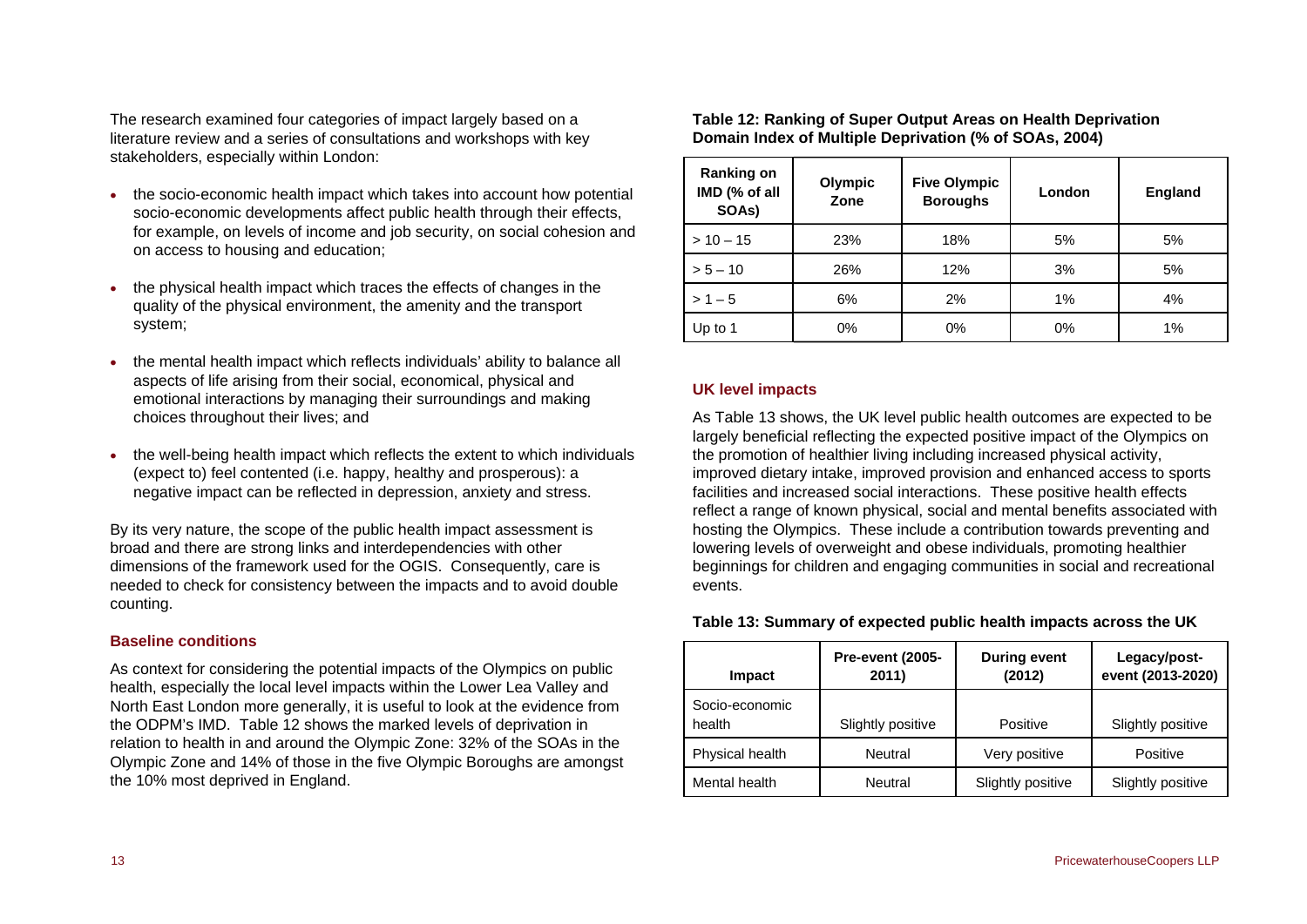| Impact            | <b>Pre-event (2005-</b> | During event | Legacy/post-      |
|-------------------|-------------------------|--------------|-------------------|
|                   | 2011)                   | (2012)       | event (2013-2020) |
| Well-being health | Neutral                 | Positive     | Slightly positive |

#### **London level impacts**

The expected London level public health benefits are similar to those of the UK (see [Table 14](#page-15-0)). They are, however, heightened by the local development and enhancement of facilities, amenities and the opportunities presented by the need to meet the demand from Olympic related tourism activities. The additional health benefits, therefore, reflect:

- the enhancement of London's transport system which improves access to employment, education, housing, recreation, social networks and health care;
- • increased access to the Olympic sporting facilities before and after the Olympics which promotes physical activity and healthier lifestyles; and
- • increased promotion of disability awareness and improvement to London wide access through the Paralympics.

<span id="page-15-1"></span><span id="page-15-0"></span>

| Impact                   | <b>Pre-event (2005-</b><br>2011) | <b>During event</b><br>(2012) | Legacy/post-<br>event (2013-2020) |
|--------------------------|----------------------------------|-------------------------------|-----------------------------------|
| Socio-economic<br>health | Very positive                    | Positive                      | Very positive                     |
| Physical health          | Negative                         | Positive                      | Very positive                     |
| Mental health            | Negative                         | Slightly negative             | Positive                          |
| Well-being health        | Negative                         | Positive                      | Positive                          |

#### **Table 14: Summary of expected public health impacts in London**

#### **North East London impacts**

The most positive health impacts are potentially to be experienced in the Lower Lea Valley (see [Table 15](#page-15-1)). As previously noted, this area is currently characterised by poor health arising from a combination of a poor environment, high unemployment, low educational attainment and poor housing. Local communities are, therefore, expected to benefit from the economic and environmental improvements (which are discussed further in other sections). These include the employment opportunities that will arise, improved community involvement and volunteer programmes which enable and promote interaction, foster a shared sense of belonging and develop links within and between local communities and cultures. They also include replacement of contaminated brownfield sites and derelict buildings with high quality areas of open space and parkland. Potentially, the impacts could have positive impacts on many aspects of life including the quality of the environment, lifestyles, security, recreation and personal development skills and coping skills.

During the period of preparation for the Olympics, however, local communities in proximity to the site are expected to experience up to five years of intensive development. The intensive level of construction required to transform the Lower Lea Valley into a renewed, healthy and desirable location and so deliver the Olympics has both costs and benefits. The costs reflect prolonged exposure to construction activities, potentially aggravating existing levels of poor health. However, intensive construction may provide a health benefit which could potentially outweigh such impacts by delivering significant environmental improvements, employment and education opportunities contributing to improving physical, mental and social health. Other negative health impacts arise from an increase in visitation during the Olympics which would potentially disrupt services, access to facilities and social networks, with increased risk from communicable disease and traffic related accidents.

#### **Table 15: Summary of expected public health impacts in North East London**

|        | Pre-event (2005- | <b>During event</b> | Legacy/post-      |
|--------|------------------|---------------------|-------------------|
| Impact | 2011)            | (2012)              | event (2013-2020) |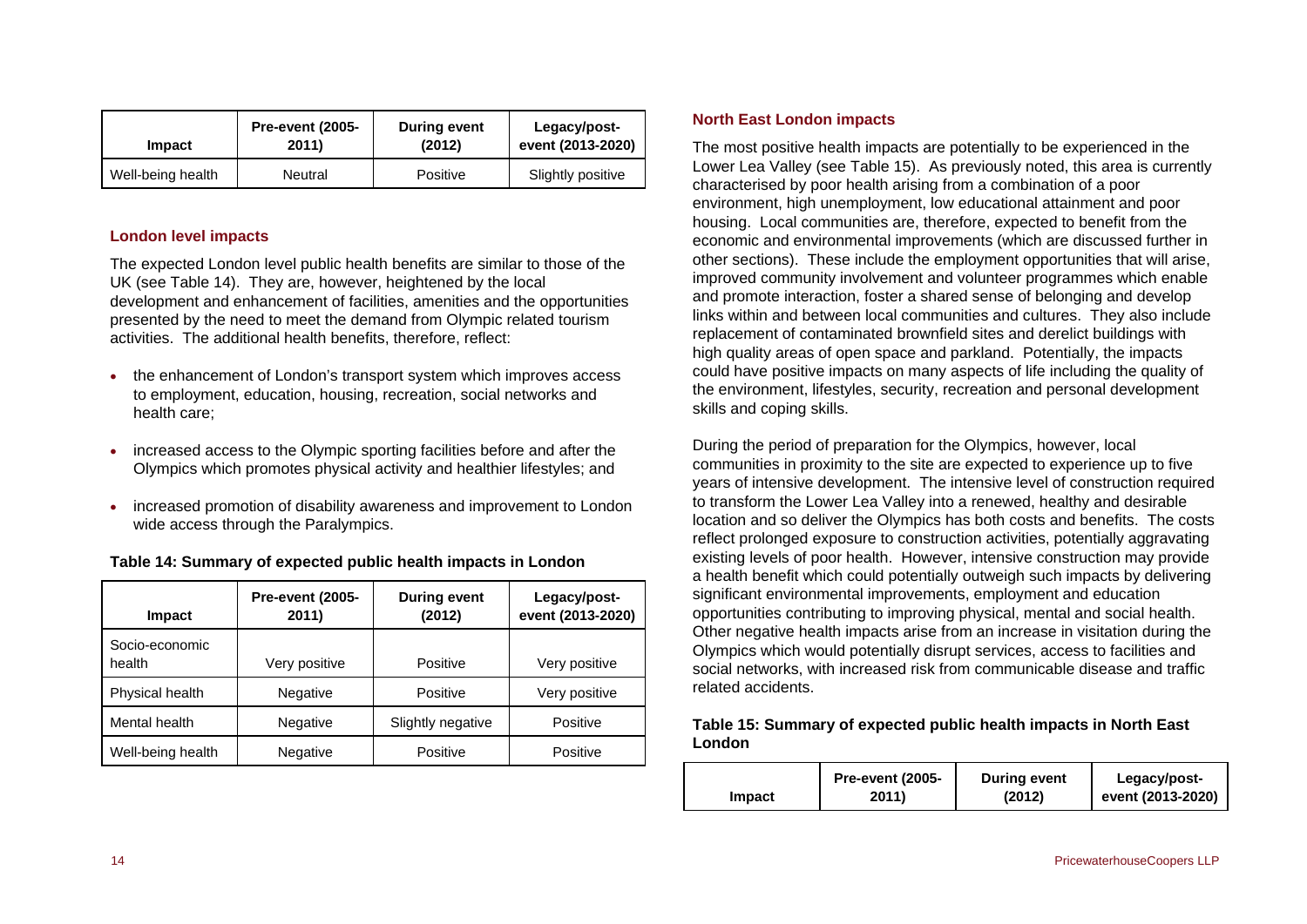| Impact                   | Pre-event (2005-<br>2011) | <b>During event</b><br>(2012) | Legacy/post-<br>event (2013-2020) |
|--------------------------|---------------------------|-------------------------------|-----------------------------------|
| Socio-economic<br>health | Very positive             | Positive                      | Very positive                     |
| Physical health          | Negative                  | Positive                      | Very positive                     |
| Mental health            | Negative                  | Slightly negative             | Positive                          |
| Well-being health        | Negative                  | Positive                      | Positive                          |

### **Summary**

Overall, the public health impacts appear to be significantly positive, particularly during the Olympics and the legacy phase. These benefits are experienced most strongly in the Lower Lea Valley as a result of improved access to new sporting and health care facilities. The health benefits are, however, anticipated to extend to London and across the UK as a whole due to the general promotion of physical and sporting activity.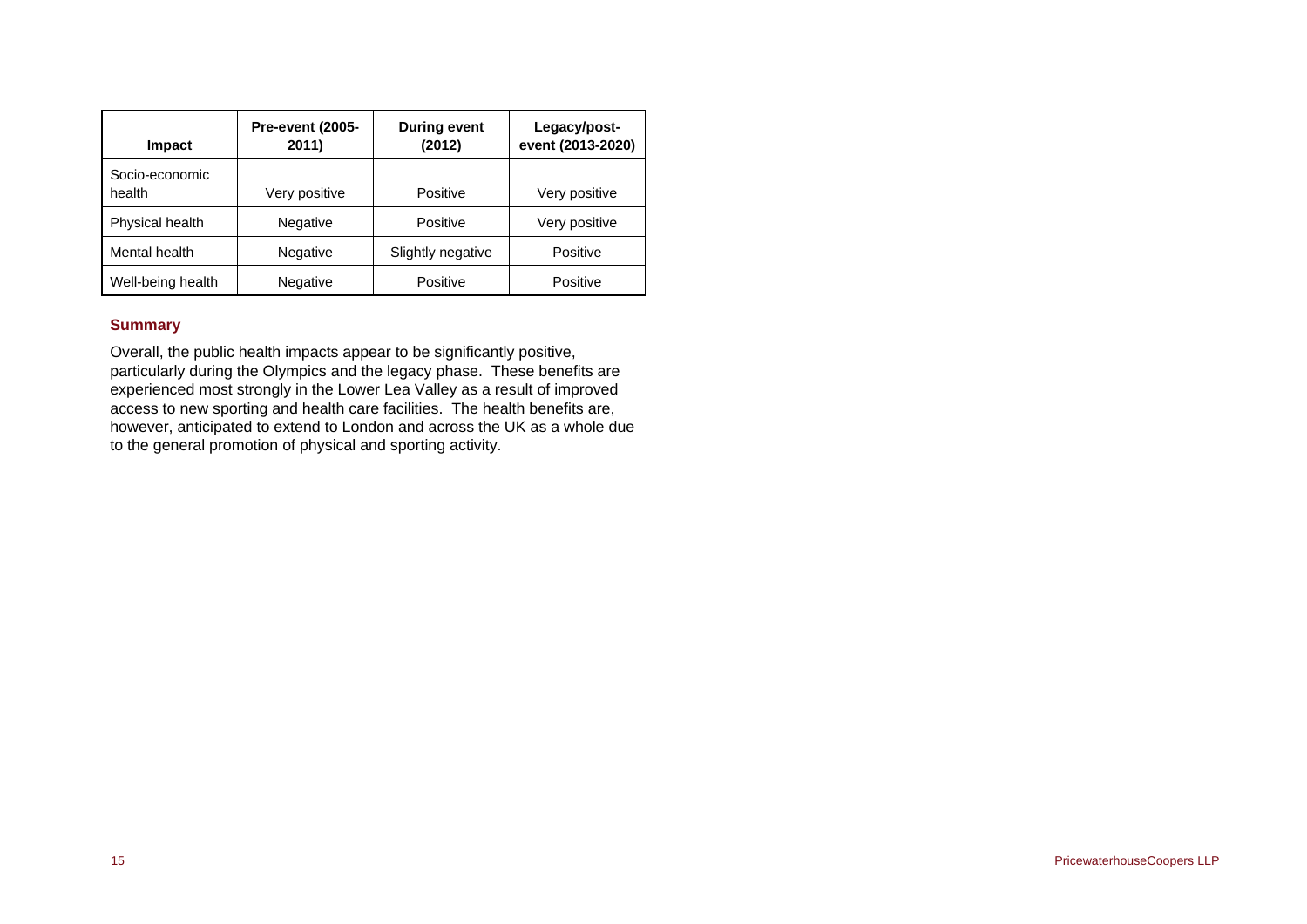# <span id="page-17-0"></span>Environmental impacts

## **Introduction**

This section of the OGIS considers the potential environmental impacts of London hosting the 2012 Olympics. It considers the impacts on land/water/air, biodiversity/ecology, energy use, waste, culture/heritage/built form, amenity, transport, housing and support for environmental industries.

## **Approach**

Like the public health impacts, the environmental impacts of the Olympics have been assessed largely qualitatively as part of the Lower Lea Valley Olympic and Legacy Planning Applications submitted by the LDA in January 2004. This largely reflects the absence of relevant quantitative data. Moreover, the assessments which have been undertaken have been derived by reference to a baseline position for the Lower Lea Valley in North East London (i.e. a 'do nothing' option<sup>[8](#page-17-1)</sup>). This means that they will tend to overstate the potential environmental impacts, especially locally, since, even without the Olympics, the Lower Lea Valley is expected to be subject to a major programme of regeneration that will transform the area in physical and

socio-economic terms. Furthermore, London plans for the Olympics have developed significantly since the planning application and this means that the assumptions about development which underpin the different scenarios are not necessarily consistent with those used in other parts of the OGIS.

Furthermore, no formal assessment of the environmental impacts of the Olympics has been undertaken either at the London or the UK level. Instead, the potential impacts have been developed primarily on the basis of consultations with both the LDA and London 2012. In addition, the GLA's Economy and Environment model (for London) has been run using the results emerging from the University of Nottingham's economic analysis.

## **Baseline conditions**

In considering the potential environmental impacts of the Olympics, especially the local level impacts within the Lower Lea Valley and North East London more generally, it is important to have regard to the baseline conditions in the area. One point of reference is the ODPM's IMD.

[Table 16](#page-18-0) shows the distribution of the ranking of the Super Output Areas (SOAs) in the Olympic Zone, the five Olympic Boroughs, London and England in relation to access to housing. It highlights very clearly the current level of housing deprivation in and around the Olympic Zone: 83% of the SOAs in the Olympic Zone and 60% of those in the five Olympic Boroughs are amongst the 10% most deprived in England.

<span id="page-17-1"></span><sup>&</sup>lt;sup>8</sup> Although the Lower Lea Valley Regeneration Masterplan sets out a 'without Olympics' regeneration strategy for the Lower Lea Valley and identifies the associated physical environmental impacts, this Masterplan had not been formally approved at the time of the OGIS and no environmental or sustainability appraisal of the Masterplan had been undertaken.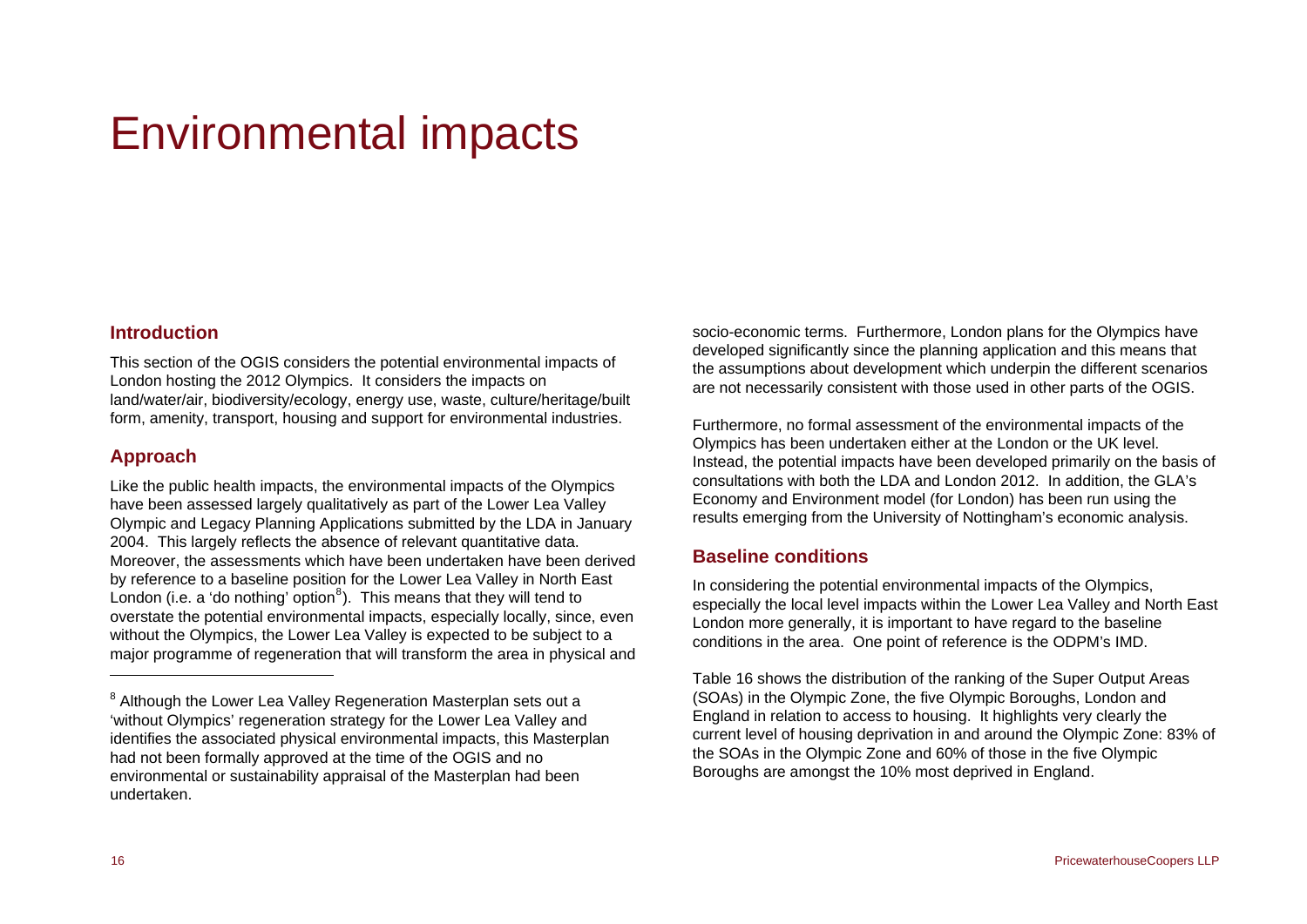**Table 16: Ranking of Super Output Areas on Barriers to Housing Deprivation Domain Index of Multiple Deprivation (% of SOAs, 2004)** 

<span id="page-18-2"></span><span id="page-18-0"></span>

| <b>Ranking on</b><br>IMD (% of all<br>SOAs) | Olympic<br>Zone | <b>Five Olympic</b><br><b>Boroughs</b> | London | <b>England</b> |
|---------------------------------------------|-----------------|----------------------------------------|--------|----------------|
| $>10-15$                                    | 12%             | 23%                                    | 13%    | 5%             |
| $> 5 - 10$                                  | 43%             | 34%                                    | 15%    | 5%             |
| $> 1 - 5$                                   | 32%             | 22%                                    | 13%    | 4%             |
| Up to 1                                     | 10%             | 4%                                     | 2%     | 1%             |

[Table 17](#page-18-1) shows the distribution of the ranking of the SOAs in the Olympic Zone, the five Olympic Boroughs, London and England in relation to the crime domain. It highlights very clearly the current level of deprivation in and around the Olympic Zone: 47% of the SOAs in the Olympic Zone and 33% of those in the five Olympic Boroughs are amongst the 10% most deprived in England.

#### **Table 17: Ranking of Super Output Areas on Crime Domain Index of Multiple Deprivation (% of SOAs, 2004)**

<span id="page-18-1"></span>

| <b>Ranking on</b><br>IMD (% of all<br>SOAs) | Olympic<br>Zone | <b>Five Olympic</b><br><b>Boroughs</b> | London | <b>England</b> |
|---------------------------------------------|-----------------|----------------------------------------|--------|----------------|
| $> 10 - 15$                                 | 10%             | 11%                                    | 8%     | 5%             |
| $> 5 - 10$                                  | 17%             | 14%                                    | 8%     | 5%             |
| $> 1 - 5$                                   | 17%             | 14%                                    | 7%     | 4%             |
| Up to 1                                     | 13%             | 5%                                     | 2%     | 1%             |

[Table 18](#page-18-2) shows the distribution of the ranking of the SOAs in the Olympic

Zone, the five Olympic Boroughs, London and England in relation to access to the living environment. It highlights the level of deprivation in and around the Olympic Zone: 13% of the SOAs in the Olympic Zone and 23% of those in the five Olympic Boroughs are amongst the 10% most deprived in England.

| <b>Ranking on</b><br>IMD (% of all<br>SOAs) | Olympic<br>Zone | <b>Five Olympic</b><br><b>Boroughs</b> | London | <b>England</b> |
|---------------------------------------------|-----------------|----------------------------------------|--------|----------------|
| $> 10 - 15$                                 | 20%             | 17%                                    | 11%    | 5%             |
| $> 5 - 10$                                  | 10%             | 15%                                    | 10%    | 5%             |
| $> 1 - 5$                                   | 2%              | 7%                                     | 5%     | 4%             |
| Up to 1                                     | 1%              | 1%                                     | 1%     | 1%             |

**Table 18: Ranking of Super Output Areas on Living Environment Domain Index of Multiple Deprivation (% of SOAs, 2004)** 

# **Impact on the Lower Lea Valley**

In the Lower Lea Valley the scale and pace of regeneration following the Olympics are expected to generate substantial environmental benefits as [Table 19](#page-19-0) illustrates. These benefits are anticipated to be seen in terms of remediation of contaminated sites, redevelopment of brownfield land, restoration of river corridors, improvements to water quality, investment in low carbon energy infrastructure, undergrounding of electricity pylons, creation of a major urban green space and upgrading of other amenity areas. Without the Olympics there will be a certain amount of environmental improvement driven by limited 'make good' principles but this would fall well short of the standards under the 'with Olympics' scenario and would also be likely to occur later. Importantly, the Olympic Village will become a new, desirable and sustainable residential community with 3,600 new housing units.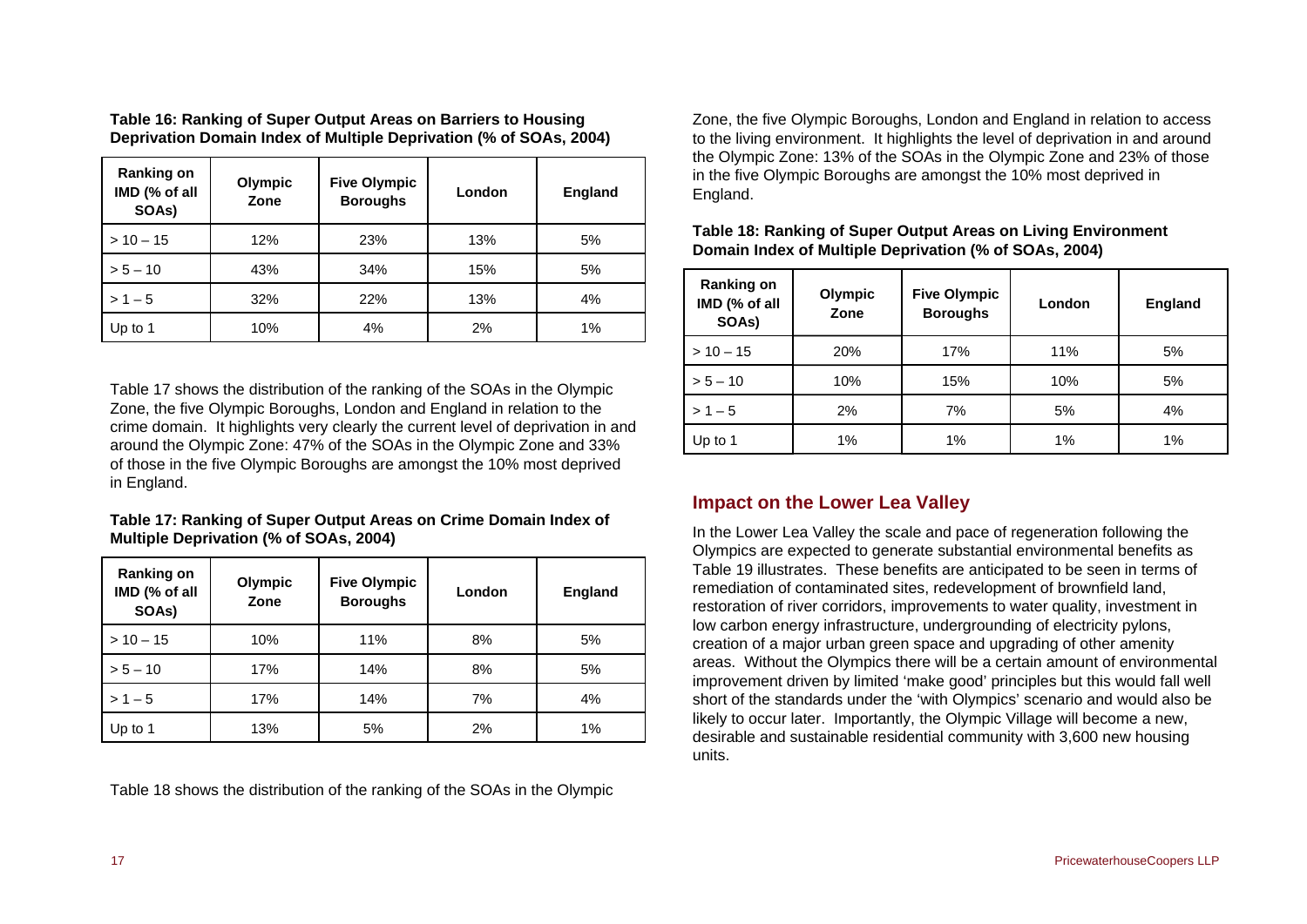**Table 19: Summary of expected environmental impacts in the Lower Lea Valley** 

<span id="page-19-0"></span>

| Impact                                     | <b>Pre-event</b><br>(2005-2011) | <b>During event</b><br>(2012) | Legacy/post-<br>event (2013-2020) |
|--------------------------------------------|---------------------------------|-------------------------------|-----------------------------------|
| Land/water/air                             | Very negative                   | Positive                      | Very positive                     |
| Biodiversity/ecology                       | Negative                        | Very negative                 | Very positive                     |
| Energy                                     | Slightly positive               | Very positive                 | Very positive                     |
| Waste                                      | Negative                        | Slightly positive             | Positive                          |
| Culture/heritage/built<br>form             | Very negative                   | Negative                      | Negative                          |
| Amenity                                    | Slightly negative               | Positive                      | Very positive                     |
| Transport                                  | Slightly negative               | Slightly negative             | Positive                          |
| Housing                                    | Slightly negative               | Neutral                       | Positive                          |
| Support for<br>environmental<br>industries | Neutral                         | <b>Neutral</b>                | Positive                          |

<span id="page-19-1"></span>The main negative impacts of the Olympics on the environment will be concentrated during the limited pre-event, construction phase. They will affect the Lower Lea Valley in particular since it will be the primary focus of the intensive construction programme. It is anticipated that there will be a temporary deterioration of air quality due to the dust nuisance arising from the construction and demolition activities. There will also be an inevitable increase in road transport for movement of materials and waste (despite efforts to use rail and water transport to the extent possible). Other negative environmental impacts concern increased soil and groundwater contamination related to the disturbance effects of the construction activities, disruption to existing eco-systems from relocation/loss of habitats, loss of waste management infrastructure and damage to the built environment and cultural heritage from the demolition process.

## **Impact on London and the UK**

At the London and UK wide levels, the main impacts are expected to arise as a result of the showcasing effect of staging a 'Sustainable Games'. This is anticipated to generate significant interest in applying new approaches to sustainable event management and the creation of new sustainable communities. These impacts, which are expected to be strongest in the areas of land/water/air, energy, waste and housing, could last well beyond the hosting of the Olympics. If there is effective awareness raising and education during the course of the development programme, they could also exert a positive influence on the implementation of other sporting events and regeneration schemes across the country.

During the Olympics, London as a whole and those UK sites hosting training camps and Olympic events can expect a temporary deterioration in environmental quality associated with the increased volume of people attending/participating in the Olympics and their related transport movements. Mitigation measures to minimise the negative impact of the construction activity and the hosting of the Olympics will be critical (e.g. adopting zero waste emission standards and encouraging international visitor arrivals by rail rather than air).

[Table 20](#page-19-1) shows the expected impacts at the London level and [Table 21](#page-20-0) summarises the expected impacts at the UK level.

| Impact                         | <b>During event</b><br><b>Pre-event</b><br>$(2005 - 2011)$<br>(2012) |          | Legacy/post-<br>event (2013-2020) |  |
|--------------------------------|----------------------------------------------------------------------|----------|-----------------------------------|--|
| Land/water/air                 | Negative                                                             | Positive | Positive                          |  |
| Biodiversity/ecology           | <b>Negative</b>                                                      | Negative | Positive                          |  |
| Energy                         | Neutral                                                              | Positive | Positive                          |  |
| Waste                          | <b>Negative</b>                                                      | Negative | Positive                          |  |
| Culture/heritage/built<br>form | <b>Neutral</b>                                                       | Positive | <b>Neutral</b>                    |  |

#### **Table 20: Summary of expected environmental impacts in London**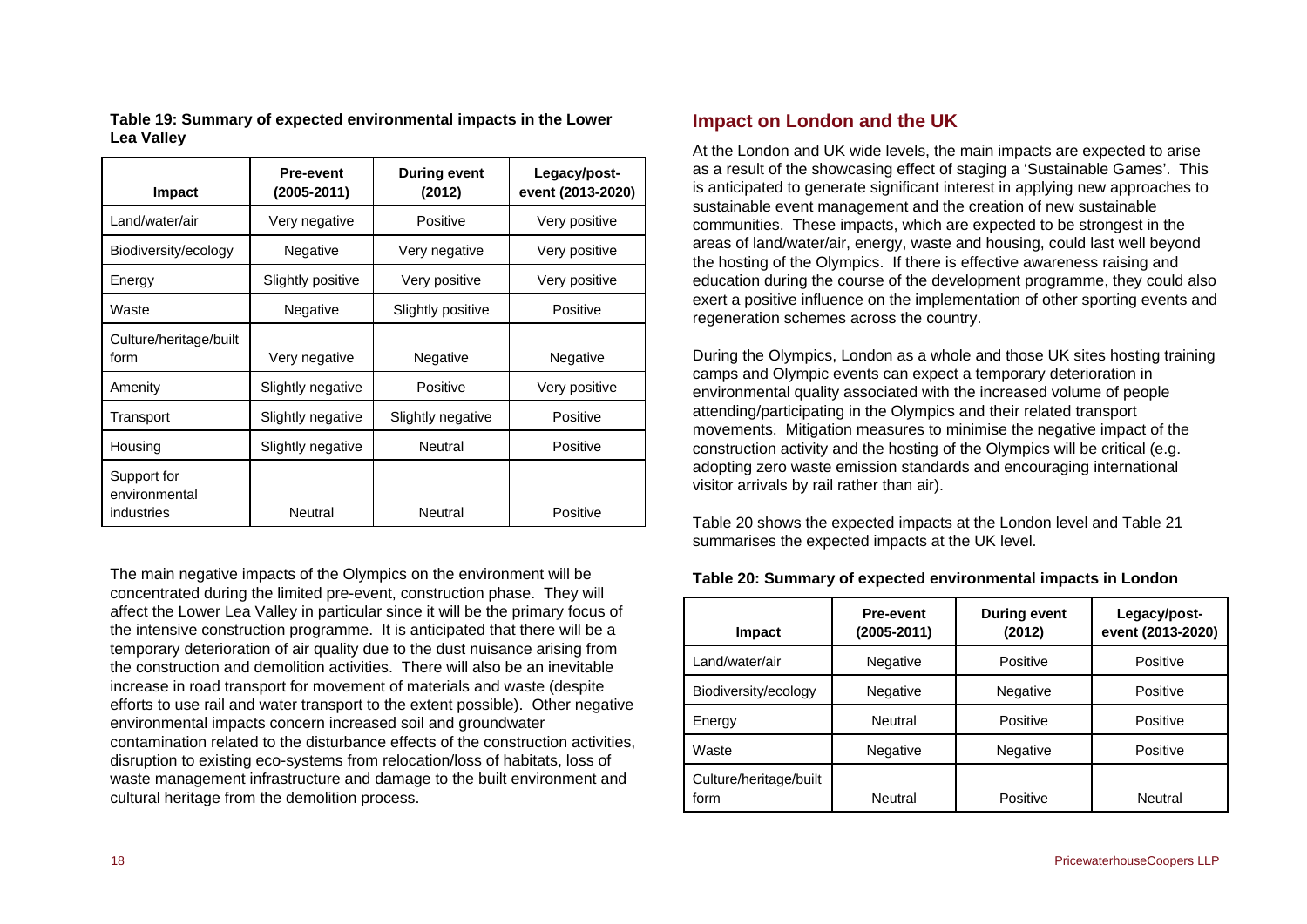| <b>Impact</b>                              | Pre-event<br>$(2005 - 2011)$ | <b>During event</b><br>(2012) | Legacy/post-<br>event (2013-2020) |  |
|--------------------------------------------|------------------------------|-------------------------------|-----------------------------------|--|
| Amenity                                    | Neutral<br>Neutral           |                               | Positive                          |  |
| Transport                                  | Neutral<br>Slightly negative |                               | Positive                          |  |
| Housing                                    | <b>Neutral</b>               | Neutral                       | Positive                          |  |
| Support for<br>environmental<br>industries | Neutral                      | Neutral                       | Neutral                           |  |

**Table 21: Summary of expected environmental impacts across the UK** 

<span id="page-20-0"></span>

| Impact                                     | <b>Pre-event</b><br>(2005-2011) | <b>During event</b><br>(2012) | Legacy/post-<br>event (2013-2020) |  |
|--------------------------------------------|---------------------------------|-------------------------------|-----------------------------------|--|
| Land/water/air                             | Slightly negative               | Positive                      | Positive                          |  |
| Biodiversity/ecology                       | Negative                        | Neutral                       | Neutral                           |  |
| Energy                                     | Neutral                         | Positive                      | Positive                          |  |
| Waste                                      | Neutral                         | Neutral                       | Positive                          |  |
| Culture/heritage/built<br>form             | Neutral                         | Positive                      | Neutral                           |  |
| Amenity                                    | Neutral                         | Neutral                       | Neutral                           |  |
| Transport                                  | Slightly negative               | Neutral                       | Neutral                           |  |
| Housing                                    | Neutral                         | Neutral                       | Positive                          |  |
| Support for<br>environmental<br>industries | Neutral                         | Neutral                       | Neutral                           |  |

#### **GLA Economy and Environment model**

The GLA's Economy and Environment model has also been used to

estimate the potential impacts in London on  $CO<sub>2</sub>$  and air quality impacts (PM and NOx), water consumption and waste under both a 'with' and 'without' Olympics scenario. The model, which is driven by the employment projections arising from the economic analysis undertaken by the University of Nottingham, predicts that there will be a very small environmental impact. In most cases, the cumulative impact of the Olympics (over the 'without Olympics' scenario) is less than 0.2% except for construction and demolition waste and reuse where the additional impacts are 0.28% and 0.21% respectively. This is consistent with the modest employment impacts emerging from the economic analysis.

## **Summary**

In summary, the overall environmental impact is expected to be significantly positive in the Lower Lea Valley during and after hosting the Olympics although there are some negative environmental impacts to be managed during the construction process. At the London and UK wide levels the impacts are generally positive and driven primarily by the showcasing effects of hosting the Olympics (e.g. in the Thames Gateway).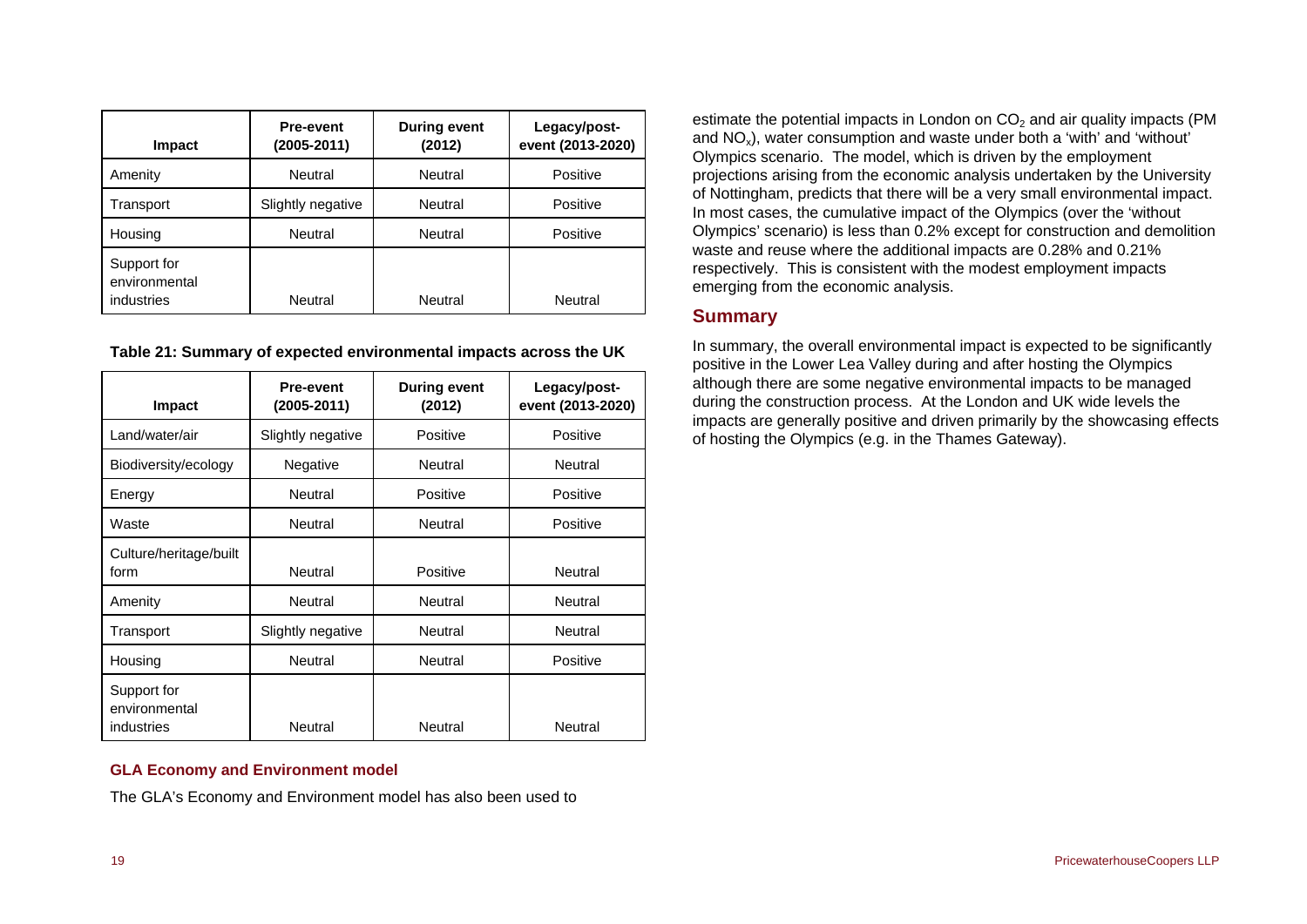# <span id="page-21-0"></span>**Conclusions**

<span id="page-21-2"></span>This final section summarises the key conclusions which emerge from the OGIS.

### **Baseline conditions**

The Olympics will be focused on an area which is amongst the most deprived in England: 24% of the SOAs in the Olympic Zone were in the worst 5% of areas across England whereas only 3% of those in London fell into this category (and 11% of the five boroughs<sup>[9](#page-21-1)</sup>). This highlights the potential for the Olympics to contribute to regeneration.

## **Economic impacts**

The Olympics is expected to raise UK GDP in the period from 2005 to 2016 by £1.9 billion. Over the same period, the expected increase in London's GDP (on a workplace base) is £5.9 billion and the increase in (North) East London's GDP (on a similar basis) is £0.5 billion. In practice, some of this benefit is likely to accrue to non-London residents. [Table 22](#page-21-2) summarises the key results.

<span id="page-21-1"></span><sup>9</sup> The five boroughs are Greenwich, Hackney, Newham, Tower Hamlets and Waltham Forest

**Table 22: Summary of expected macroeconomic impact (change in GDP, £ million)** 

| <b>Spatial level</b>               | <b>Pre-event</b><br>$(2005 - 2011)$ | <b>During</b><br>event<br>(2012) | Legacy/post-<br>event<br>$(2013 - 2016)$ | Overall<br>(2005-2016) |
|------------------------------------|-------------------------------------|----------------------------------|------------------------------------------|------------------------|
| UK                                 | 248                                 | 1,067                            | 622                                      | 1,936                  |
| London                             | 3,362                               | 925                              | 1,613                                    | 5,900                  |
| North East<br>London <sup>10</sup> | 464                                 | 31                               | 31                                       | 525                    |

The greatest economic impact in GDP terms would occur in London during the pre-Games construction period whereas, for the UK as a whole, the impact on GDP would be greatest over the period of the Olympics (at a level £1.067 billion). These differences reflect the assumption that in the 'with Olympics' scenario resources will be displaced from the rest of the UK to London compared to the 'without Olympics' scenario (during both the preand post-event Games periods).

The overall impact on GDP masks significant changes at a sector level.

<sup>&</sup>lt;sup>10</sup> The economic modelling at sub-regional level has been undertaken for each of the five areas used in the London Plan.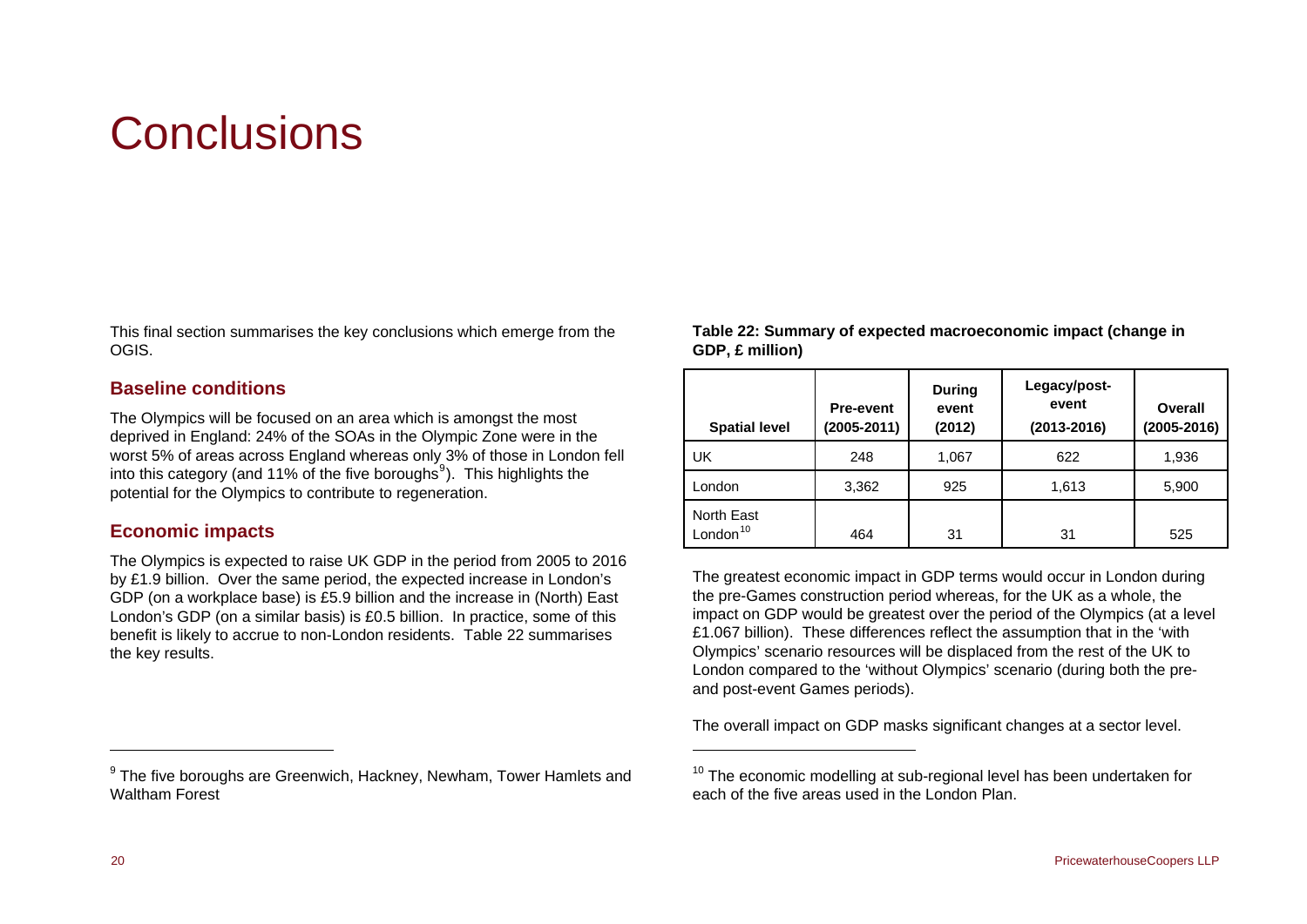## **Social impacts**

Staging the Olympic Games in the Lower Lea Valley will stimulate a vital economic regeneration programme in London's poorest and most disadvantaged area. In total, the number of full time equivalent ('fte') jobs likely to be created or supported by the Olympics between 2005 and 2016 is 38,000 ftes in London and 8,000 ftes in the whole of the UK. In interpreting these results, it is important to recognise that they effectively double-count the impact on GDP.

The Olympics may also create sustainable social impacts, for example by empowering disadvantaged groups through employment opportunities, improving employment prospects through experience gained before and during the Olympics and increasing social integration and co-operation through development of local enterprise and other initiatives focussed on the Olympics. Such effects could also influence crime rates, educational attainment and overall community well-being and sense of place.

By hosting the Olympics in 2012, London expects to achieve a significant sporting and cultural legacy.

The sporting legacy would take a number of forms:

- it would enhance and/or accelerate investment in sporting facilities not only within the Olympic Zone but also in other parts of the UK; and
- it would contribute to increased participation in sport.

The potential physical legacy of the Olympics is evident from London's candidate file which identifies the additional venues which would be either constructed or refurbished specifically for the Olympics. It shows that the Olympics will provide an opportunity to enhance the sports infrastructure of the UK, and London in particular.

Analysis of individuals 'willingness to pay' for the intangible benefits associated with hosting the Olympics in London indicates that for the UK as a whole, the value of the benefits is £3.2 billion, with approaching 80% of this benefit accruing to households living outside London. This implies that, on average, London households are willing to pay £22 each per annum for 10 years in order to host the Olympics whereas households in Glasgow and Manchester, the two other locations where fieldwork was undertaken besides London, are willing to pay £12 per household per year over the same period.

These intangible benefits are effectively additional to the impacts on GDP although they double-count some of the other impacts assessed in the OGIS.

The most important intangible benefits identified in the research are those which have the broadest appeal (i.e. the uniting of people, the creation of a 'feel good factor', enhanced national pride, motivating/inspiring children and the legacy of sports facilities). Analysis of the perceived intangible disbenefits suggests that the most important are those which are expected to be relatively short-lived (i.e. they will arise during the Olympics and in the immediate period before and after the Olympics).

Overall, the public health impacts appear to be significantly positive, particularly during the Olympics and the legacy phase. These benefits are experienced most strongly in the Lower Lea Valley as a result of improved access to new sporting and health care facilities. The health benefits are, however, anticipated to extend to London and across the UK as a whole due to the general promotion of physical and sporting activity.

## **Environmental impacts**

In summary, the overall environmental impact is expected to be significantly positive in the Lower Lea Valley during and after hosting the Olympics although there are some negative environmental impacts to be managed during the construction process. At the London and UK wide levels the impacts are generally positive and driven primarily by the showcasing effects of hosting the Olympics (e.g. in the Thames Gateway).

## **Overall conclusion**

In summary, the OGIS has drawn together the available evidence as to the potential economic, social, environmental impacts that could arise as a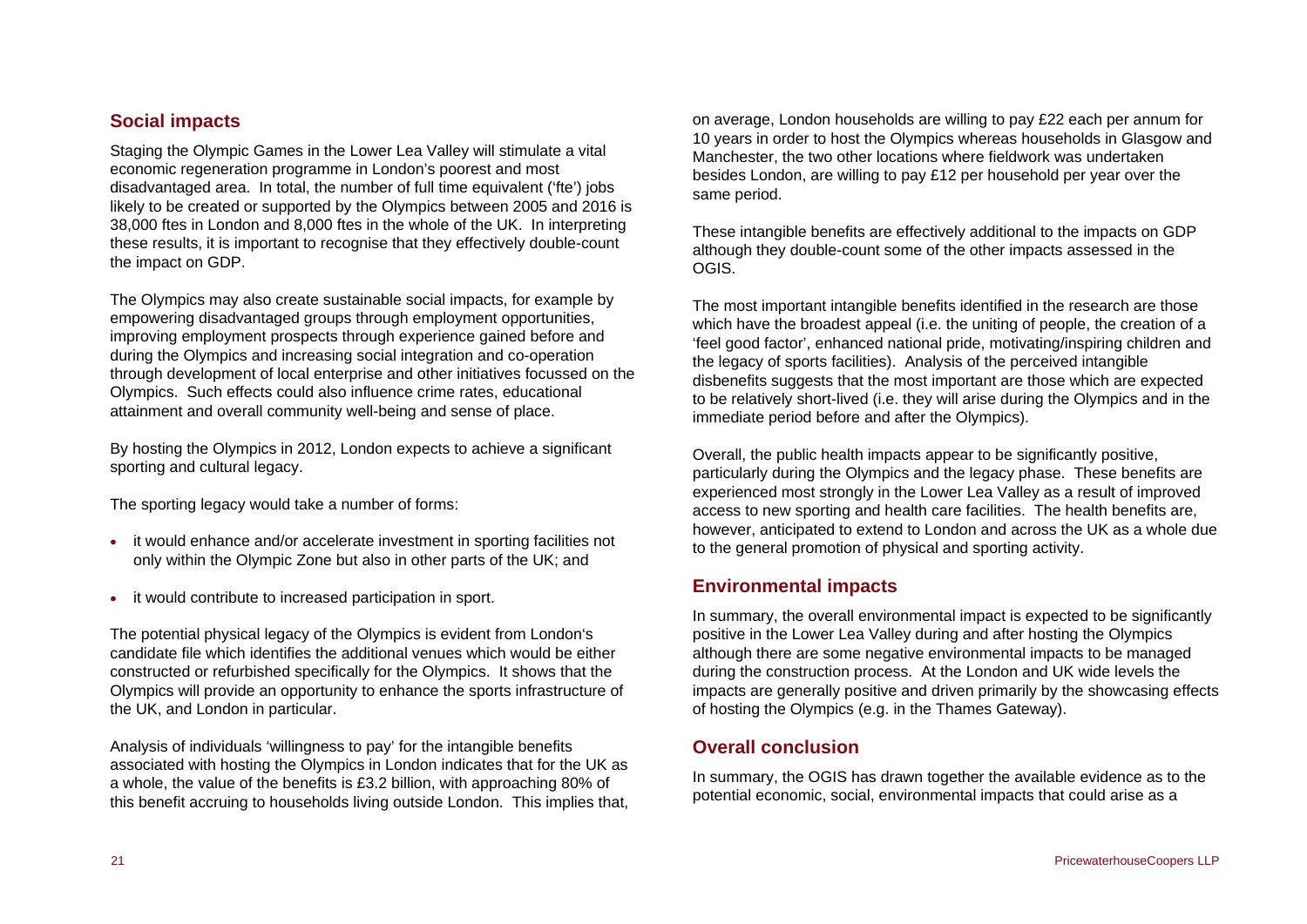result of London's successful bid to host the Olympics in 2012. It has shown that there would appear to be significant potential benefits from hosting the Games. Moreover, the OGIS has also contributed to highlighting those key areas where public policy/intervention can contribute to realising these benefits for the whole country and mitigating any potential disbenefits.